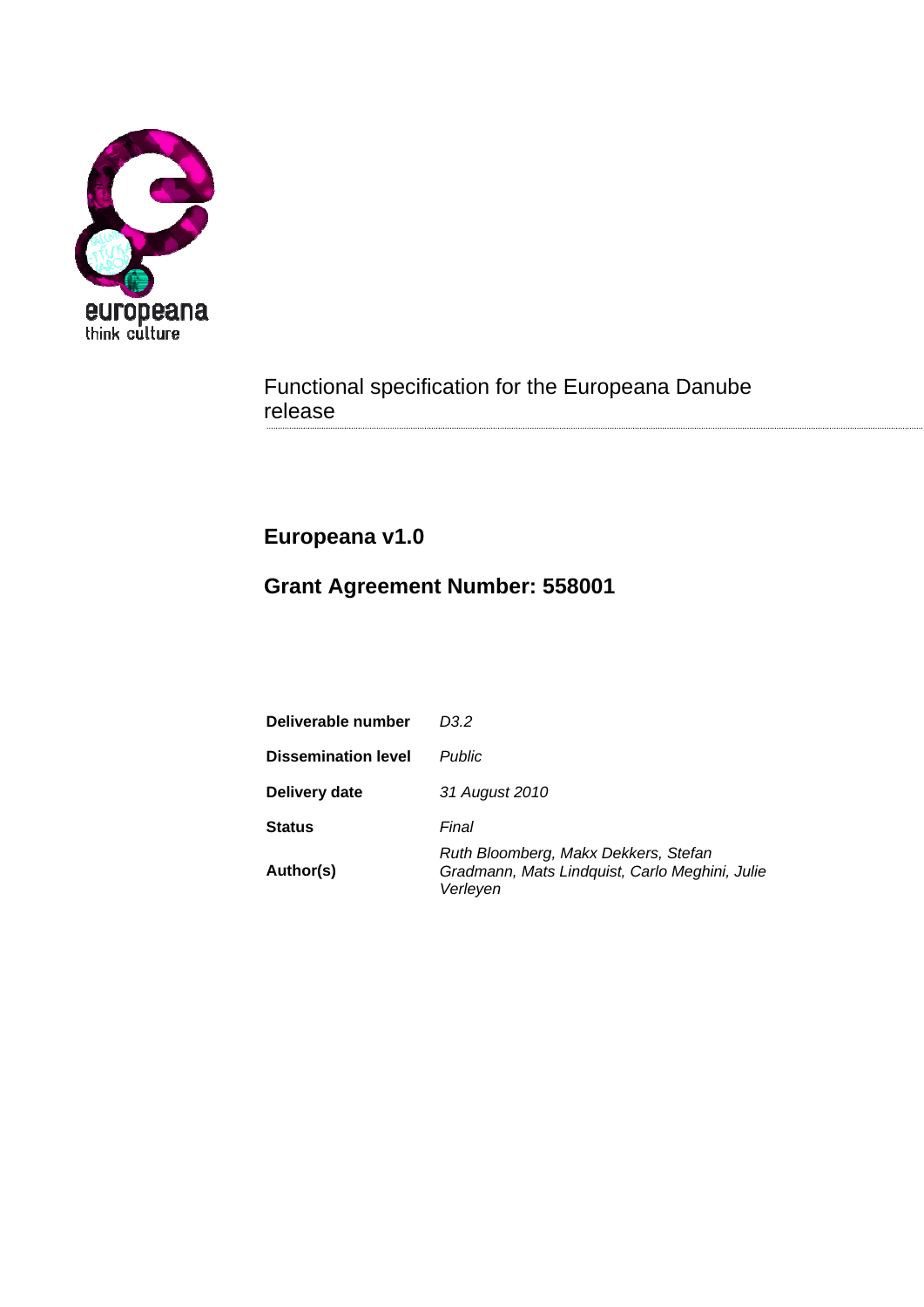

| $\mathbf{1}$ |        |                                                                                     |    |  |  |
|--------------|--------|-------------------------------------------------------------------------------------|----|--|--|
|              | 1.1    |                                                                                     |    |  |  |
|              | 1.2    |                                                                                     |    |  |  |
| 2            |        |                                                                                     |    |  |  |
|              | 2.1    |                                                                                     |    |  |  |
|              | 2.2    |                                                                                     |    |  |  |
|              | 2.3    |                                                                                     |    |  |  |
|              | 2.3.1  |                                                                                     |    |  |  |
|              | 2.3.2  |                                                                                     |    |  |  |
|              | 2.3.3  |                                                                                     |    |  |  |
|              | 2.3.4  | Phase 4: Integration, final testing and implementation into production 8            |    |  |  |
|              | 2.3.5  |                                                                                     |    |  |  |
| 3            |        |                                                                                     |    |  |  |
| 4            |        |                                                                                     |    |  |  |
|              | 4.1    |                                                                                     |    |  |  |
|              | 4.1.1  |                                                                                     |    |  |  |
|              | 4.1.2  |                                                                                     |    |  |  |
|              | 4.1.3  |                                                                                     |    |  |  |
|              | 4.1.4  |                                                                                     |    |  |  |
|              | 4.1.5  |                                                                                     |    |  |  |
|              | 4.1.6  |                                                                                     |    |  |  |
|              | 4.1.7  | Brief and Detailed Record View Translation Using Google Translate 12                |    |  |  |
|              | 4.1.8  |                                                                                     |    |  |  |
|              | 4.1.9  |                                                                                     |    |  |  |
|              | 4.1.10 |                                                                                     |    |  |  |
|              | 4.2    |                                                                                     |    |  |  |
|              | 4.2.1  |                                                                                     |    |  |  |
|              |        |                                                                                     |    |  |  |
|              | 4.2.2  |                                                                                     |    |  |  |
|              | 4.2.3  |                                                                                     |    |  |  |
|              | 4.2.4  |                                                                                     |    |  |  |
|              | 4.2.5  |                                                                                     |    |  |  |
|              | 4.2.6  |                                                                                     |    |  |  |
|              | 4.3    |                                                                                     |    |  |  |
|              | 4.3.1  |                                                                                     |    |  |  |
|              | 4.3.2  |                                                                                     |    |  |  |
|              | 4.3.3  |                                                                                     |    |  |  |
|              | 4.3.4  |                                                                                     |    |  |  |
|              | 4.3.5  |                                                                                     |    |  |  |
|              | 4.3.6  | Content re-use statistics (API, Share/SocialMedia trackbacks, EmbedHTML, CopyPaste) |    |  |  |
|              |        | 16                                                                                  |    |  |  |
|              | 4.4    |                                                                                     |    |  |  |
|              | 4.4.1  |                                                                                     |    |  |  |
|              | 4.4.2  |                                                                                     |    |  |  |
|              | 4.4.3  |                                                                                     |    |  |  |
|              | 4.4.4  |                                                                                     | 17 |  |  |
|              | 4.4.5  |                                                                                     | 17 |  |  |
|              | 4.4.6  |                                                                                     | 17 |  |  |
|              | 4.4.7  |                                                                                     |    |  |  |
|              | 4.4.8  |                                                                                     |    |  |  |
| 5            |        |                                                                                     |    |  |  |
|              | 5.1    |                                                                                     |    |  |  |
|              | 5.1.1  |                                                                                     |    |  |  |
|              | 5.1.2  |                                                                                     |    |  |  |
|              | 5.1.3  |                                                                                     |    |  |  |
|              | 5.1.4  |                                                                                     |    |  |  |
|              | 5.2    |                                                                                     |    |  |  |
|              | 5.3    |                                                                                     |    |  |  |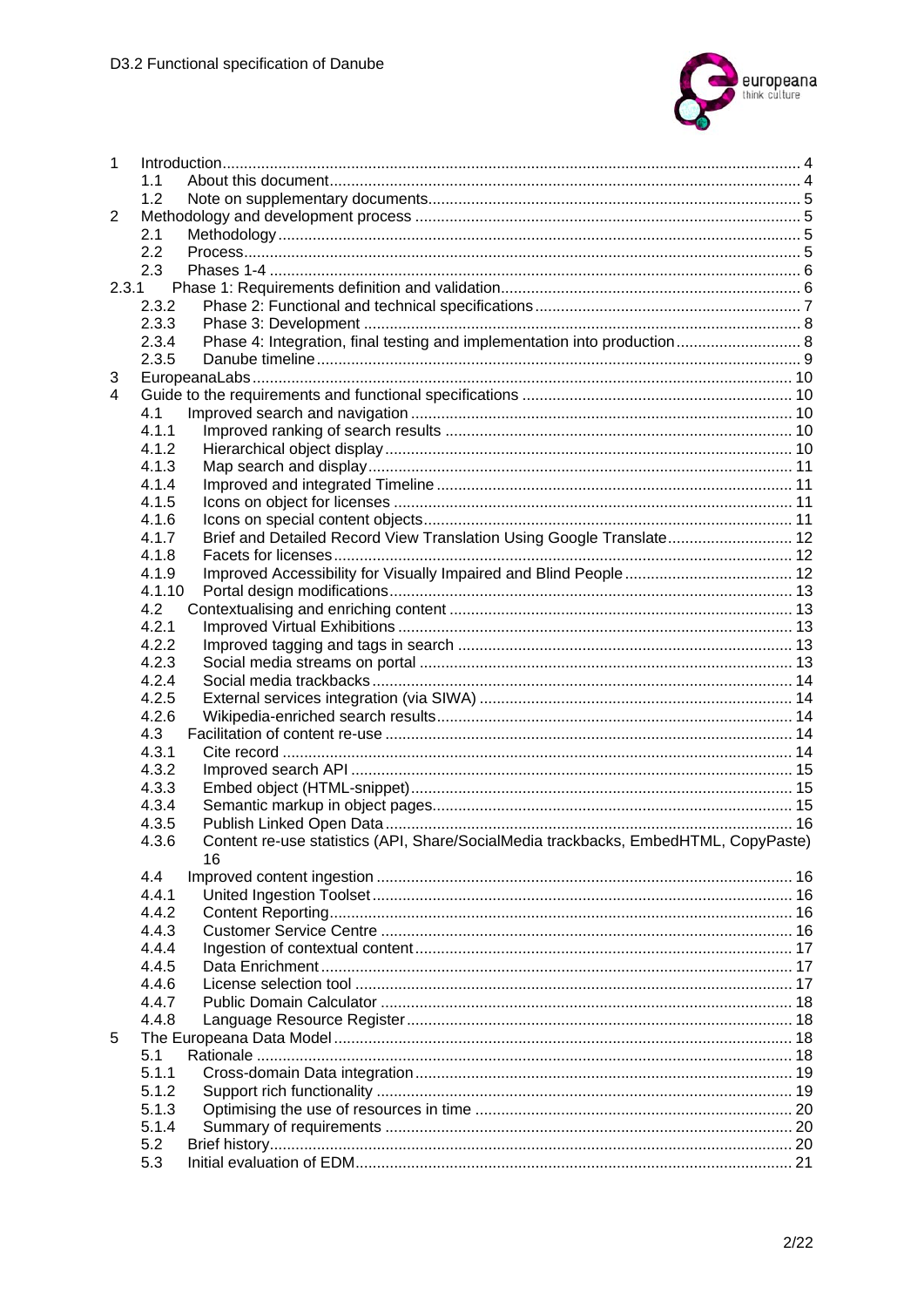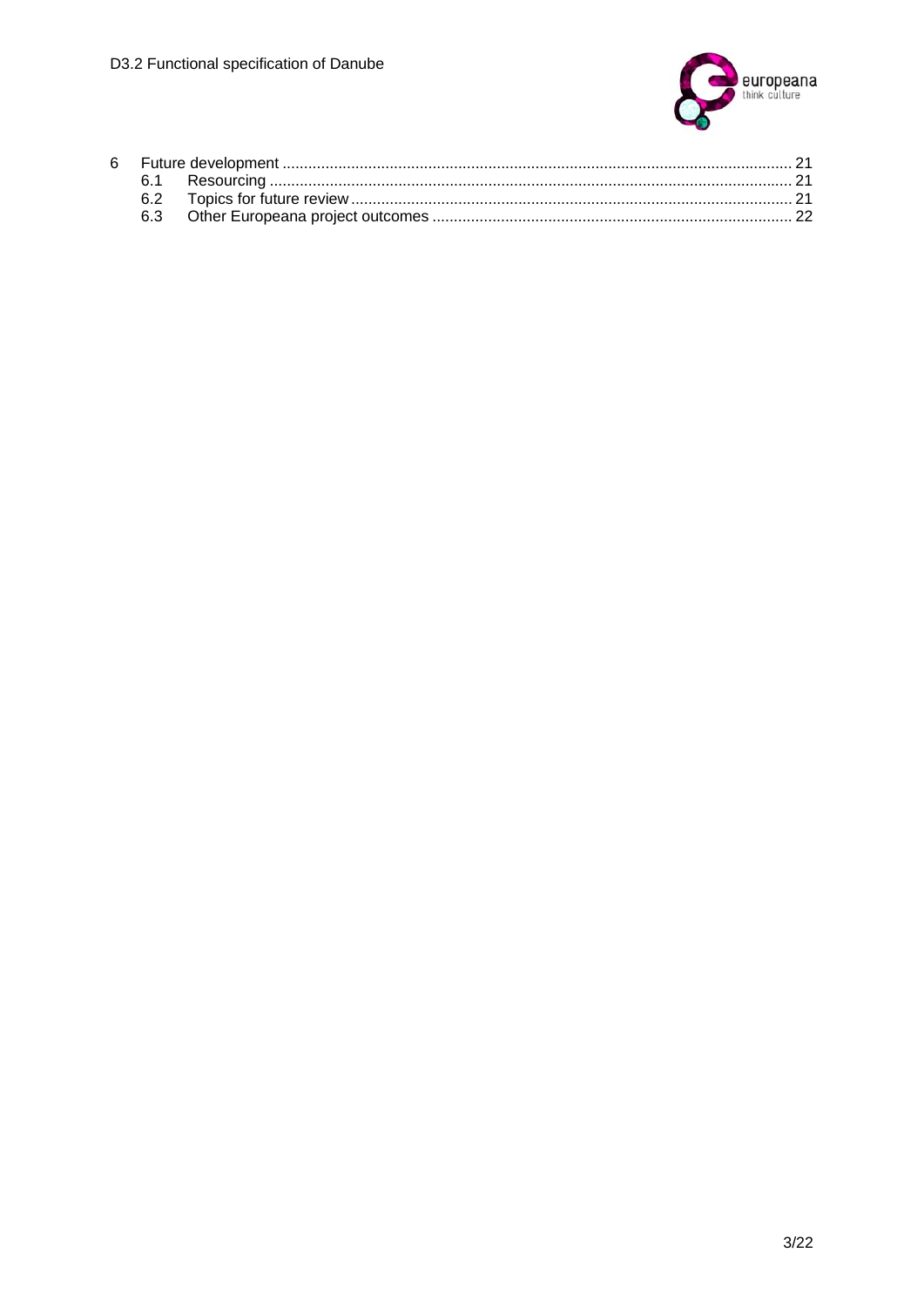

# **1 Introduction**

This document sets out the functional specifications for the second operational release of Europeana.eu, also known as the Danube release. The aim of the Danube release is to provide sophisticated functionality for Europeana's digital library of over 10 million items of Europe's cultural and scientific heritage.The vision for Europeana in 2011 is that it will be a distributor, facilitator and innovator.

While the 2010 Rhine Programme began the process of meeting these challenges, the Danube Programme will offer richer functionality and so move a step further towards the Europeana vision. Key to achieving this aim is the Europeana Data Model, which is released along with this specification document.

## **1.1 About this document**

#### **Introduction**

The functional specifications are part of a living document. This document is structured according to a principled methodology of software and is the outcome of a complex process described more fully in Section 2.

The functional specifications are maintained and edited on a wiki. Each specification is linked on the wiki to:

- the requirement it is designed to meet, and
- the software development activity designed to implement it.

#### **Section 2: Methodology and process**

This section outlines the Danube methodology and details the four stages of the development process.

#### **Section 3: EuropeanaLabs**

This section briefly outlines the structure of the wiki and explains how to access the Danube requirements, functional specifications and related documentation, all held in EuropeanaLabs.

#### **Section 4: Guide to the requirements and functional specifications**

This outlines each of the Danube requirements and the functional specifications associated with it. The section includes links to the relevant wiki page.

#### **Section 5: The Europeana Data Model**

This section introduces the Europeana Data Model (EDM). The EDM is the structural backbone of the Europeana data, and is therefore key to several Danube functionalities.

**Note**: The EDM is described in full in two separate documents:

- 1. the EDM specification: this document sets out the formal definitions of the classes and properties that make up the model
- 2. the EDM Primer: an informal introduction to the model that uses examples to illustrate its main classes and properties.

#### **Section 6: Future development**

The final section gives an overview of how the future development of Europeana may be determined.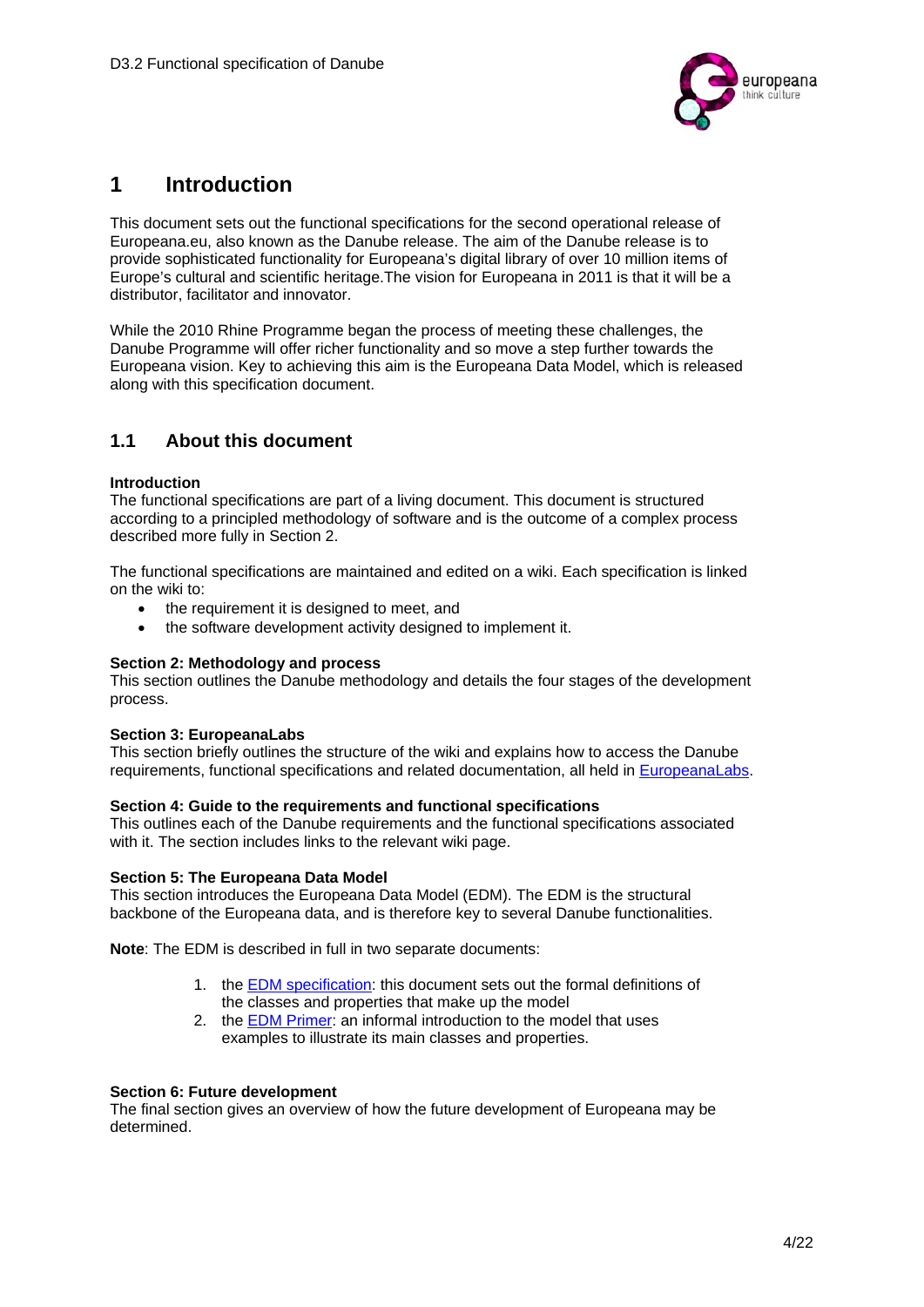

## **1.2 Note on supplementary documents**

There are a series of supplementary documents which give background information and further details to support the Functional Specification.

These documents are contained in a dedicated folder on the Project collaborative platform.

Please refer to (https://version1.europeana.eu/group/europeana-collaboratory/documents) following the path: Folders » WP3 » Deliverables » D3.2 Functional specifications for Europeana Danube

## **2 Methodology and development process**

#### **2.1 Methodology**

release.

The Europeana development process has been carried out according to the Rational Unified Process (RUP) methodology, which:

- prescribes iterative and incremental improvement of products and services, and
- is premised on close cooperation between the business and technical teams.

### **2.2 Process**

The process is divided into four phases:

- 1. Requirements definition and validation
- 2. Functional and technical specifications
- 3. Development, and
- 4. Integration, final testing and implementation into production.
- *Note: these phases are described in detail in Section 2.3*
- Coordination is the responsibility of a Product Manager from the Operations & Tech team and a Product Developer from the Business team
- Requirements ownership is the responsibility of a number of individuals from the Europeana project
- Decisions are made by the Executive Director, Business Development Director and Operations & Technical Director, based on proposals made by the Product Manager and Product Developer.

The graphic below shows the organisation of the requirements and specification process. When this process is complete, final decisions are the responsibility of the Executive Director.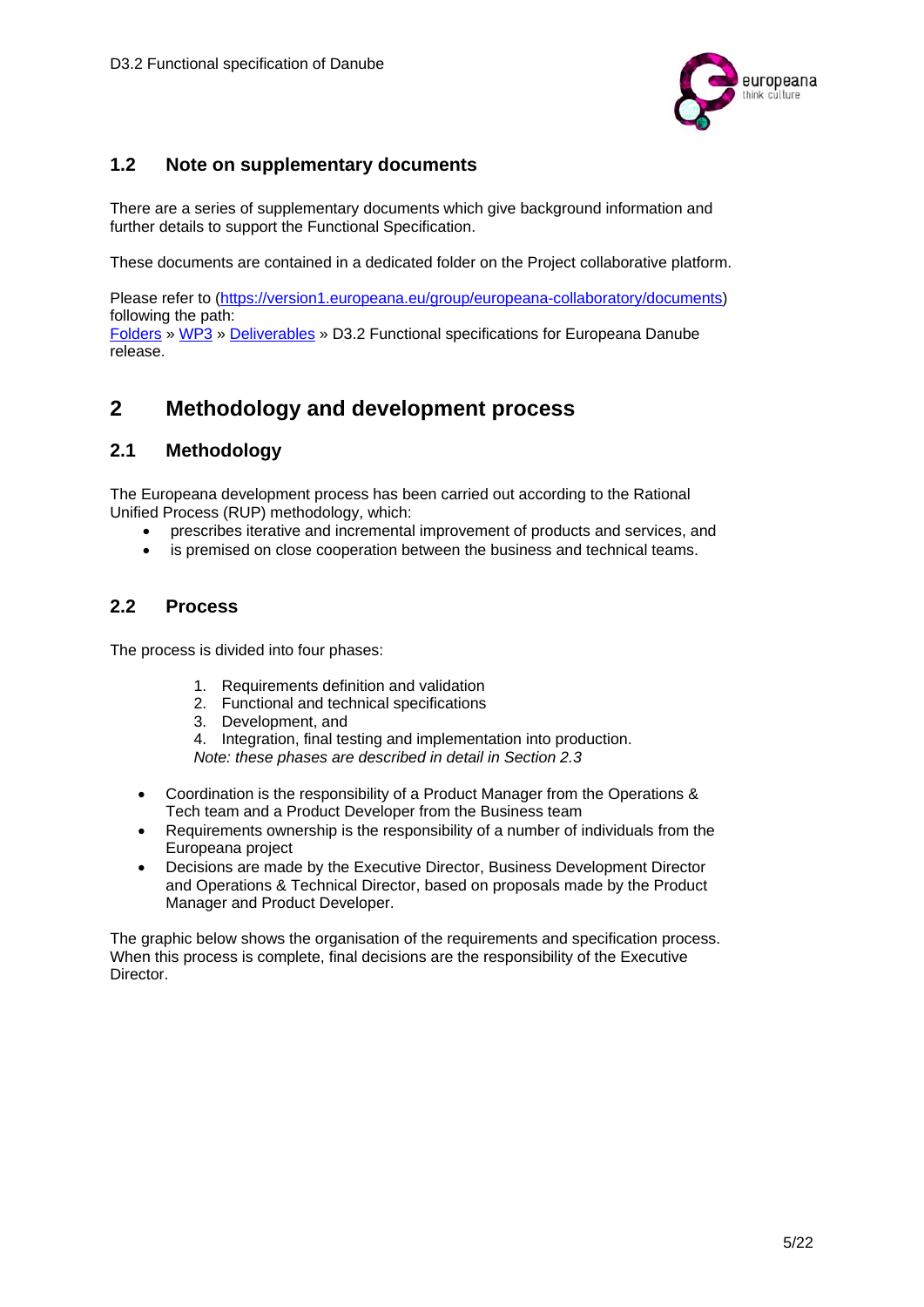



## **2.3 Phases 1-4**

### **2.3.1 Phase 1: Requirements definition and validation**

The development process began with the requirements definition and validation phase.

The outcome of this phase was the development by the Europeana business team of a set of requirements related to the following broad topics:

- Search and retrieve
- Ingestion and the Europeana Data Model
- Reaching the end-user
- Multilingualism, and
- Mobile access.

#### **Stage 1**

The first stage in this process was to collect, list and compile brief descriptions of a large number of ideas. These were sifted to eliminate any that were either impossible or undesirable, leaving a list of around 50 potential requirements. For each of these, we produced longer written descriptions, conceptual designs, screenshots of existing similar services and simple mock-ups. **Note**: these visualisations were created in order to give everyone a common understanding of how these ideas might work in practice and the challenges involved in bringing them to reality.

#### **Stage 2**

The second stage took the form of a series of validation sessions held between the business team requirement owners and the technical team. On the basis of these discussions, each idea was scored for 1) feasibility and 2) value.

#### **Notes**:

- *Feasibility* means both technical and legal feasibility. **Note**: the scores were estimated in the context of the timeframe for Danube. Post-Danube feasibility may change considerably.
- *Value* refers to value for both Europeana's partners and its end-users.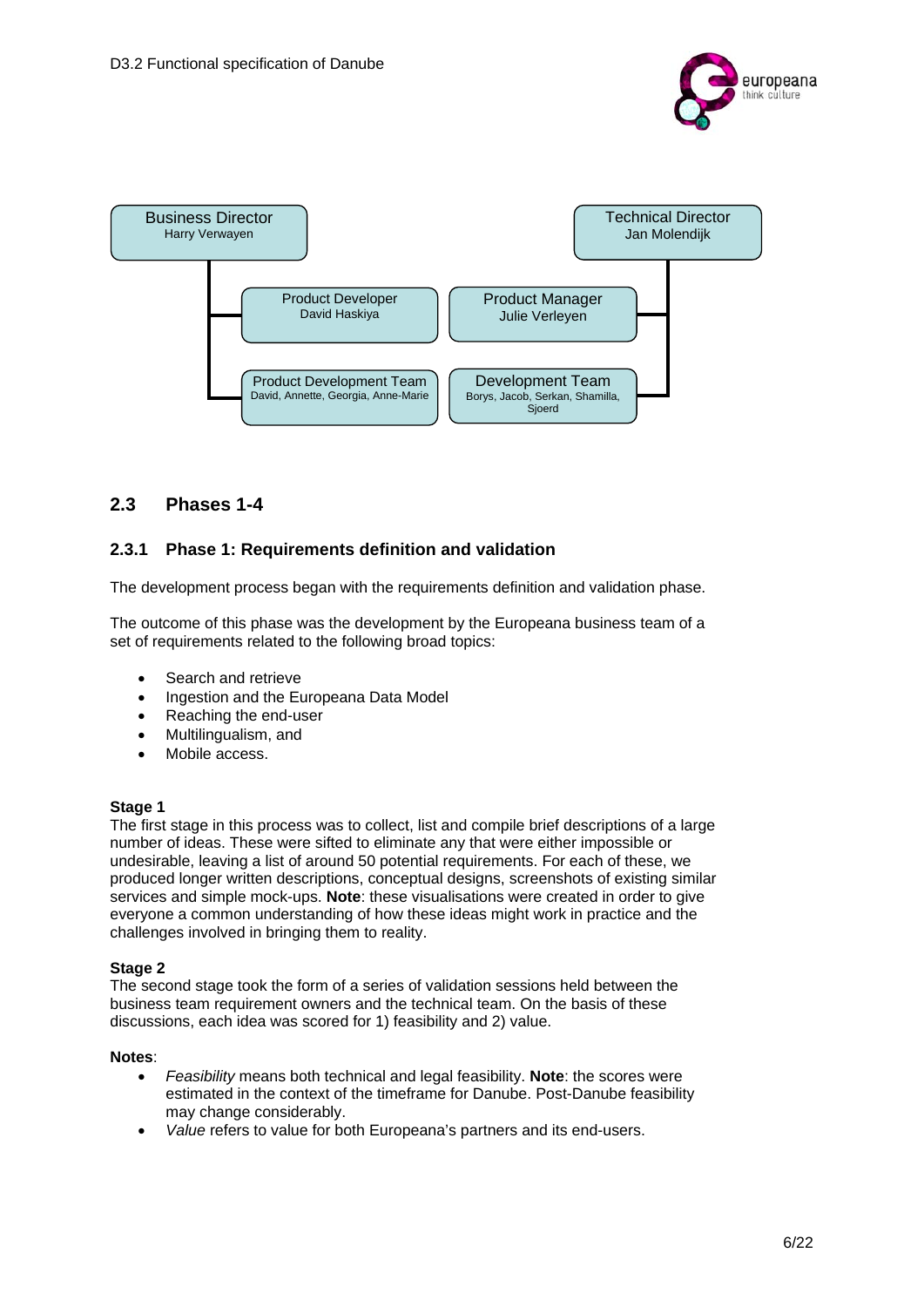

#### **Stage 3**

The third stage was to assign each requirement a priority on the following basis:

Priority 1 (High value – High feasibility): Will go live in Danube Priority 2 (High value – Low feasibility): A prototype will be placed in the Europeana ThoughtLab at the time of Danube and subsequently reevaluated. Priority 3 (Low value – High feasibility): Wait, refine and reevaluate for post-Danube releases. Priority 4 (Low value – Low feasibility): Undesirable.

For ease of comparison, the requirements were each formatted into the same template in the EuropeanaLabs wiki. Each was then placed on a horizontal value/vertical feasibility graph, allowing us to gauge their comparative importance.

This prioritisation process was completed and all priority 1 requirements signed off by the business team on 9 July 2010.

### **2.3.2 Phase 2: Functional and technical specifications**

In this phase, the requirements were analysed in detail from a technical perspective. This enabled us to:

- define each requirement in technical terms
- arrive at a technical solution, and
- **e** estimate the development effort.

The technical specification phase was a communal effort involving the entire Europeana technical team under the coordination of task leader Carlo Meghini. As with the rest of the process, this is an iterative process, with the requirements owners from the business team sometimes required to clarify and refine their requirements in collaboration with the technical team.

The completed technical specifications were passed to the business team for final sign off.

The graphic below shows the Danube iterative development process.

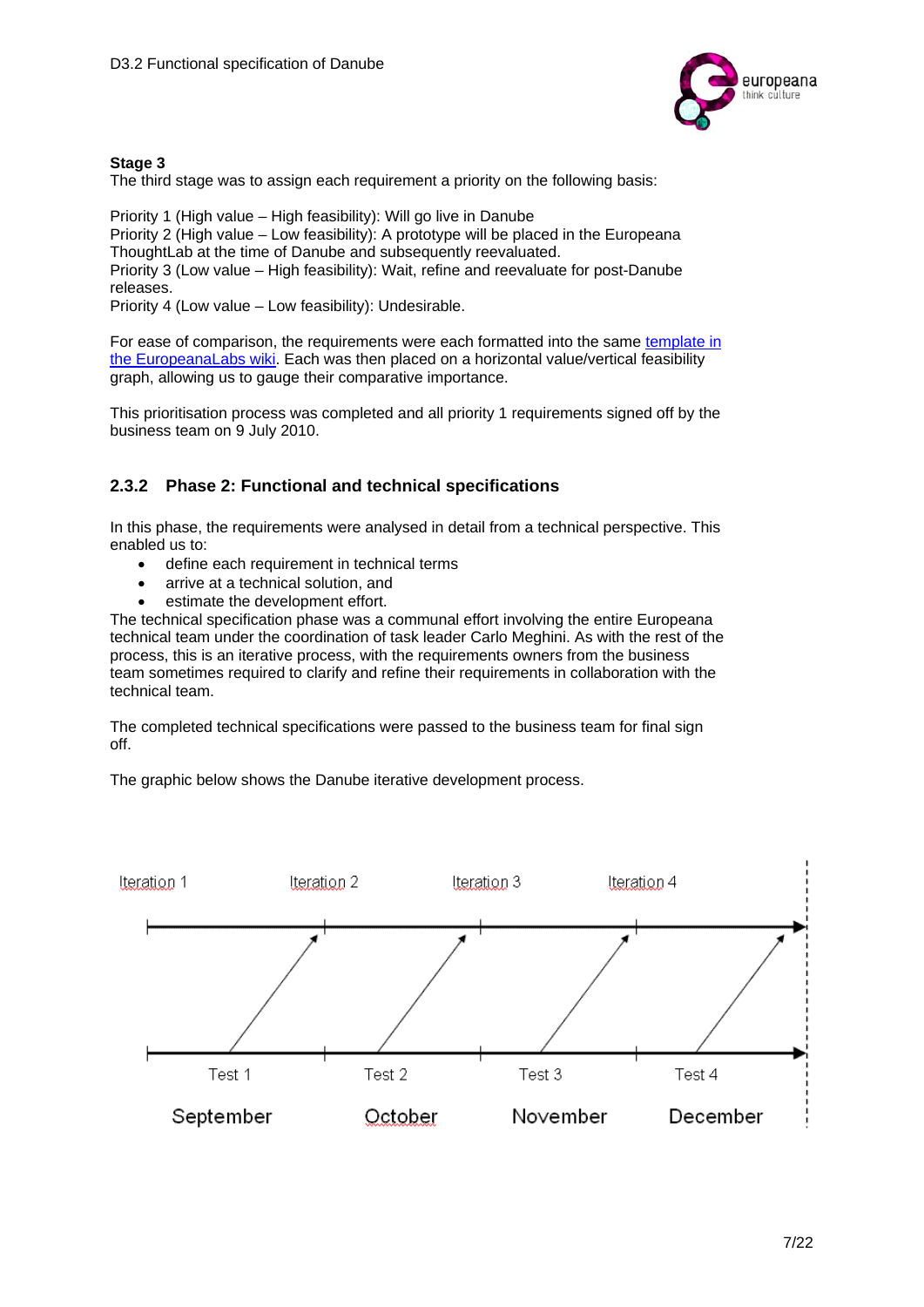

#### **2.3.3 Phase 3: Development**

Development begins with the completion of the technical specification phase and a comparison of cost estimates against available resources.

The development of new functionality and features is carried out in parallel with bug fixes and any feature changes to existing functionality. It also involves the testing and integration of software deliverables from Europeana group projects Europeana Connect and ASSETS. In practice, then, this phase is carried out by a distributed team.

The development of the Danube release is planned as follows:

- There will be four monthly iterations in the period September 2010 to January 2011.
- Each iteration will see a number of requirements developed and implemented in the Europeana test version.
- The requirements will go through a preliminary acceptance-testing phase and any resulting change requests fed back into the next iteration.
- Europeana also plans to run usability tests in parallel with the development. This will give us early end-user feedback and the opportunity to take that feedback into account during later iterations.

Features that are considered ready to go live after this testing phase may be included in intermediate (pre-Danube) releases.

#### **2.3.4 Phase 4: Integration, final testing and implementation into production**

The aim is for all the requirements to be implemented in the Europeana test version by the end of the fourth iteration. We will then instigate a period of acceptance testing, technical tests and final feature changes before releasing the Danube version of Europeana in April 2011. This period may also be divided into iterations.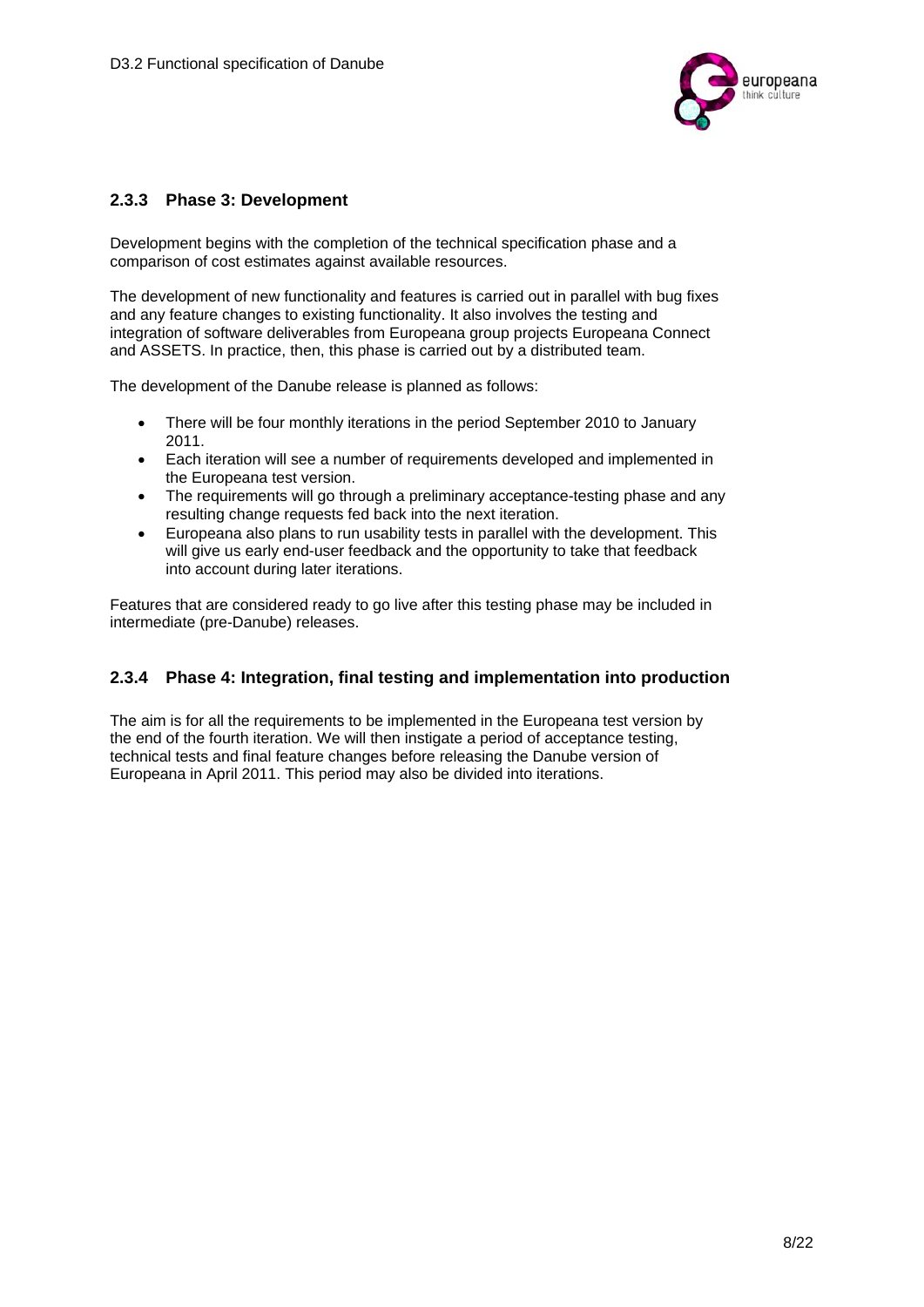

## **2.3.5 Danube timeline**

The graphic below shows the Danube planning process.

#### **DANUBE**

Last updated: 2010-06-15

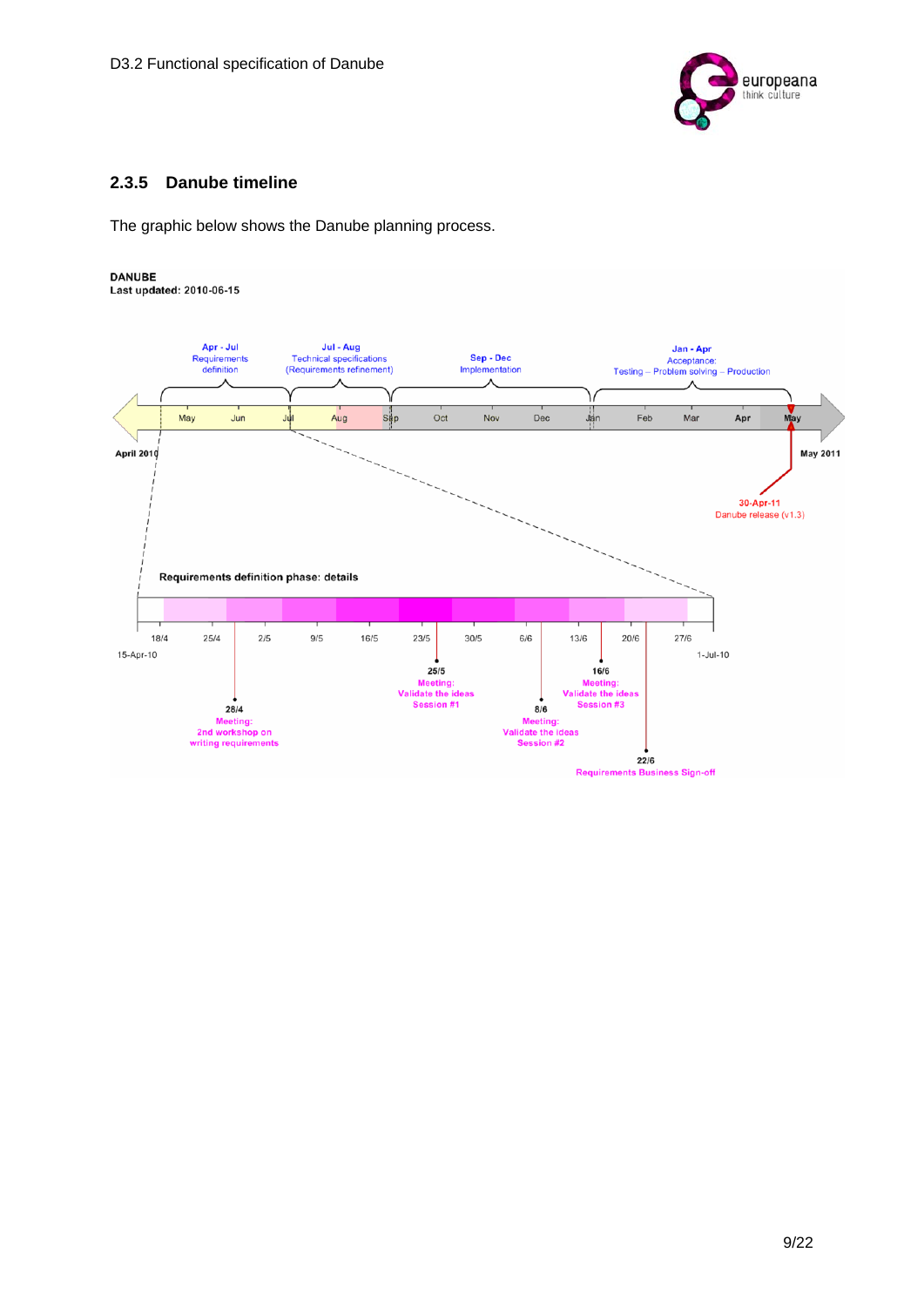

# **3 EuropeanaLabs**

The Europeana requirement and specification process is tracked and documented in EuropeanaLabs, our dedicated web environment for system development and documentation.

Each requirement is identified by a number which corresponds to a ticket in the EuropeanaLabs task tracking system. This makes it simple to follow the progress of each requirement through submission, technical specification, development, testing and implementation into production. The ticket is also the placeholder for all the descriptions and specifications that document the requirement.

EuropeanaLabs can be accessed by Europeana Office users and Europeana group project members. **Note**: read-only access except for users with a log-in.

To view the requirements defined for Danube, refer to http://europeanalabs.eu/wiki/DanubeRequirements.

## **4 Guide to the requirements and functional specifications**

This section:

- briefly describes the Priority 1 requirements
- provides links to the relevant business requirements and functional requirements/technical specifications.

The requirements are grouped under common themes.

The following requirements have been proposed by the Business at Europeana and will be subject to further technical analysis in the technical specification process before they can be signed off. They are also dependent on development resources.

## **4.1 Improved search and navigation**

#### **4.1.1 Improved ranking of search results**

The intention of this requirement is to define and provide:

- improved ranking of search results
- clearer and more transparent display of ranked search results, and
- a user feedback mechanism.
- Requirement specification: http://europeanalabs.eu/wiki/SpecificationsDanubeRequirementsSearchImprovedRanking
- Functional specification: http://europeanalabs.eu/wiki/DanubeFunctionalTechnicalSpecificationImprovedRanking

#### **4.1.2 Hierarchical object display**

The general idea of this requirement is to better display complex hierarchical objects in Europeana. Complex hierarchical objects refer to an archival series or sub-series and their underlying individual items. **Example**: for an Eastindiaman's crew manifest:

• the top object represents the manifest as a whole, and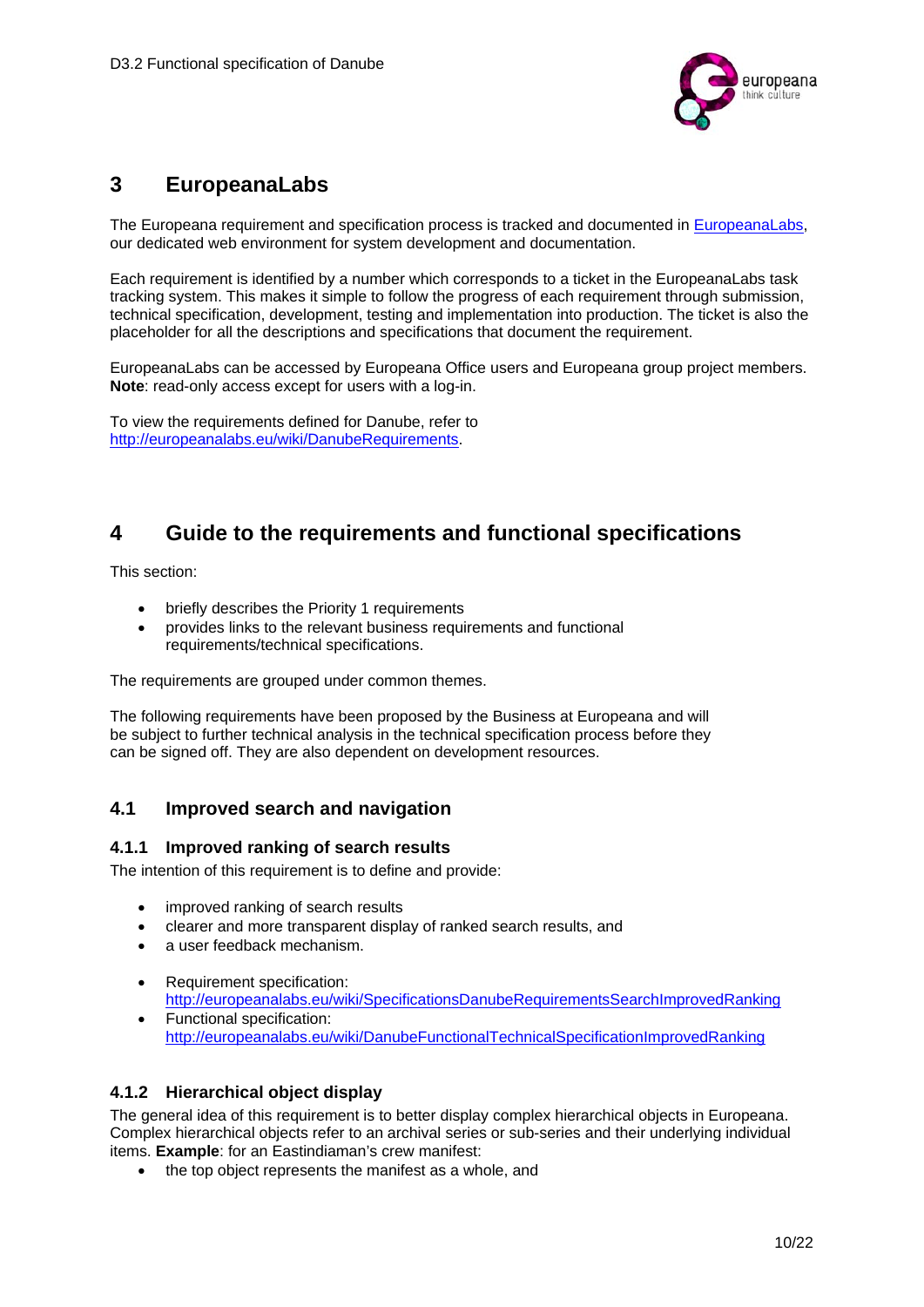

- the sub-objects represent the individual scanned pages of the manifest.
- Requirement specification: http://europeanalabs.eu/wiki/SpecificationsDanubeRequirementsDisplayHierarchicalObjects
- Functional specification: http://europeanalabs.eu/wiki/DanubeFunctionalTechnicalSpecificationDisplayHierarchicalObje cts

#### **4.1.3 Map search and display**

This requirement aims to provide users with a means of exploring the contents of Europeana along the spatial and the temporal dimensions, or possibly a combination of the two. The idea is to provide the user of the portal with a map- and timeline-based interface with the option to display any search result on a map. Objects ingested into Europeana are connected to specific places and times in various ways; especially interesting are their place of creation, the place they are currently stored in, and the places they are about.

- Requirement specification: http://europeanalabs.eu/wiki/SpecificationDanubeRequirementsBrowseSpatial
- Functional specification: http://europeanalabs.eu/wiki/DanubeFunctionalTechnicalSpecificationBrowseSpatial

#### **4.1.4 Improved and integrated Timeline**

The general idea of this requirement is to allow users to search within timespans and see their search results displayed on an integrated timeline. This feature builds on the timeline released in the Rhine version.

- Requirement specification: http://europeanalabs.eu/wiki/SpecificationsDanubeRequirementsSearchImprovedTimeline
- Functional specification: http://europeanalabs.eu/wiki/DanubeFunctionalTechnicalSpecificationImprovedTimeline

#### **4.1.5 Icons on object for licenses**

The aim of this requirement is to give the user clear visual cues as to which license a digital object or Europeana metadata record is available under. Icons will conform to industry or formal standards. **Example**: Creative Commons.

- Requirement specification: http://europeanalabs.eu/wiki/SpecificationsDanubeRequirementsDisplayLicenses
- Functional specification: http://europeanalabs.eu/wiki/DanubeFunctionalTechnicalSpecificationDisplayLicenses

#### **4.1.6 Icons on special content objects**

The idea of this requirement is to give the user visual cues that will highlight certain types of content. We want to draw users' attention to content types such as:

- downloadable eBooks **Examples**: ePub, PDF
- high-resolution images (2000x2000 pixels plus)
- user-created objects
- objects with multiple images
- objects of extra high documentation quality **Examples**: narrative texts, stories, popular descriptions
- objects suitable for teaching purposes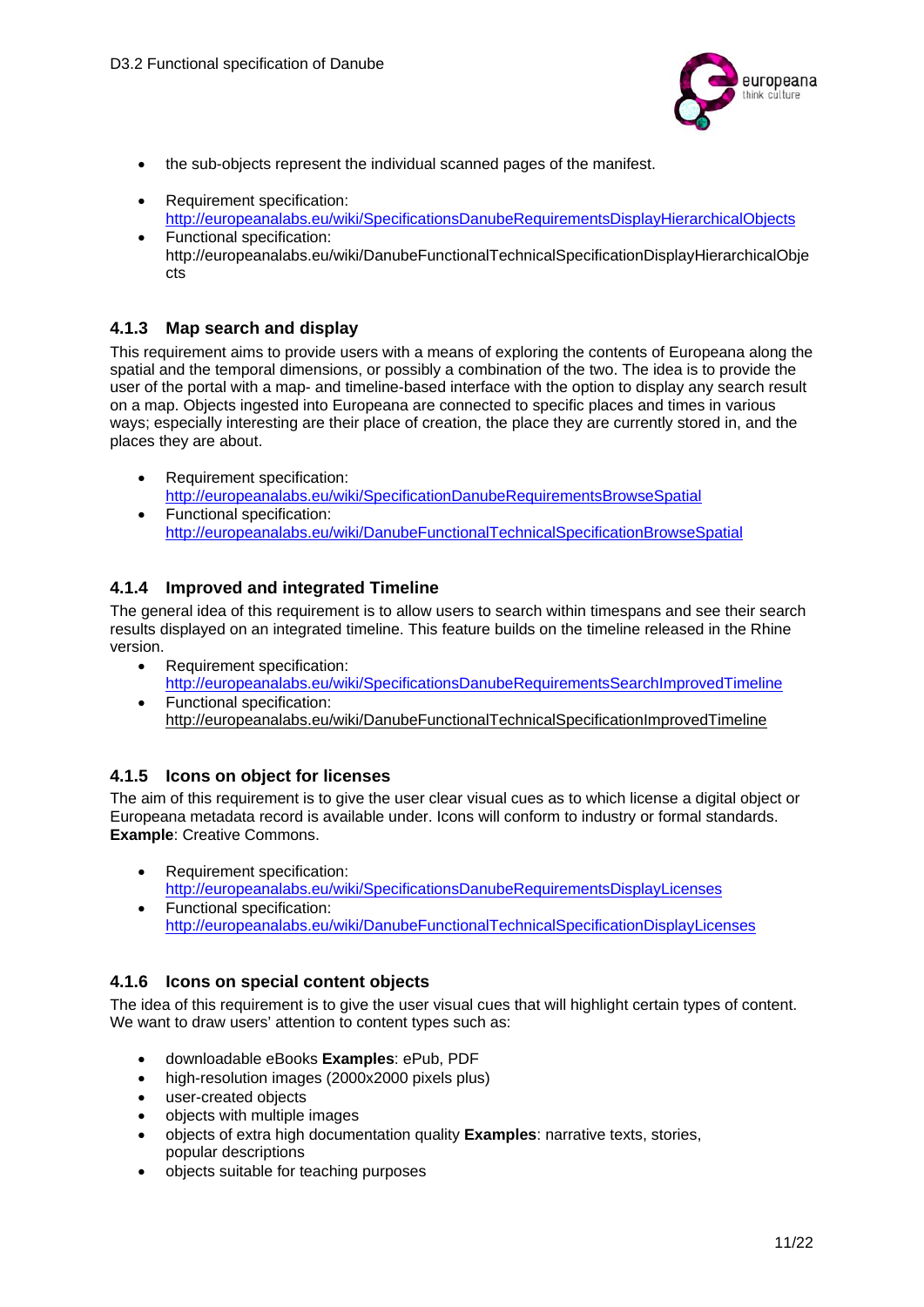

- full length films.
- Requirement specification: http://europeanalabs.eu/wiki/SpecificationsDanubeRequirementsDisplaySpecialcontent
- Functional specification: http://europeanalabs.eu/wiki/DanubeFunctionalTechnicalSpecificationsDisplaySpecialcontent

### **4.1.7 Brief and Detailed Record View Translation Using Google Translate**

Search results in Europeana are returned in every Europeana language. This requirement would enable the user to have a Europeana object description translated into their language of choice. This can be done with free services such as Google Translate and Babelfish.

- Requirement specification: http://europeanalabs.eu/wiki/SpecificationsDanubeRequirementsSearchMultilingualismResults **Translation**
- Functional specification: http://europeanalabs.eu/wiki/DanubeFunctionalTechnicalSpecificationSearchMultilingualismR esultsTranslation

### **4.1.8 Facets for licenses**

The general idea of this requirement is to make it easy for a user to filter search results based on the license type he/she is looking for. This means it will be easy for users to find, for example, content available under Public Domain or Creative Commons licenses.

- Requirement specification: http://europeanalabs.eu/wiki/SpecificationsDanubeRequirementsSearchRetrieveLicensefacet Functional specification:
- http://europeanalabs.eu/wiki/DanubeFunctionalTechnicalSpecificationSearchRetrieveLicensef acet

## **4.1.9 Improved Accessibility for Visually Impaired and Blind People**

**Example**:

- A blind person visits Europeana. His computer is equipped with assistive technologies configured to improve his access to online websites. He has a braille reader and a text-tospeech tool.
- When he tries to access Europeana, his assistive mechanisms cannot interpret the extensive visuals. When he tries to read the Results page, he receives the message *Click here for more information* in place of every thumbnail. He needs textual equivalents for all "essential" visual elements of the portal.

The W3C Web has produced extensive Content Accessibility Guidelines 2.0 which will serve as our guidelines for the future design of Europeana. These guidelines should be taken into account in every requirement for Danube and beyond.

- Requirement specification: http://europeanalabs.eu/wiki/SpecificationsDanubeRequirementsImprovedAccessibilityForVisu allyImpairedPeople
- Functional specification: http://europeanalabs.eu/wiki/DanubeFunctionalTechnicalSpecificationImprovedAccessibilityFo rVisuallyImpairedPeople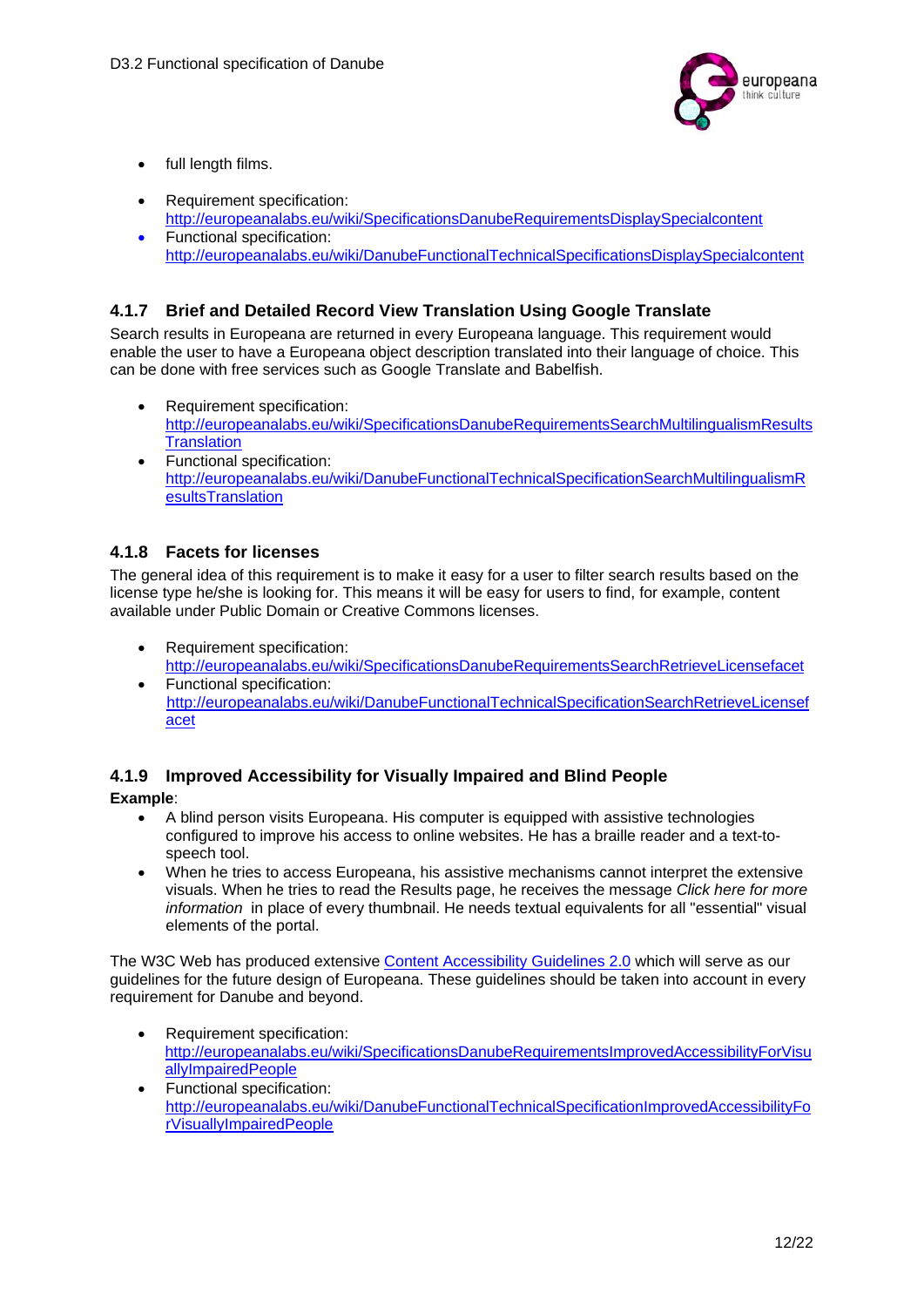

## **4.1.10 Portal design modifications**

The Danube release will add a large number of new functions to Europeana. The existing portal design will be modified in order to integrate these functions into the overall layout and navigation.

- Requirement specification: http://europeanalabs.eu/wiki/SpecificationsDanubeRequirementsDesignPortal
- Functional specification: pending decisions made on all requirements

## **4.2 Contextualising and enriching content**

#### **4.2.1 Improved Virtual Exhibitions**

A first Europeana Virtual Exhibition will be released as part of the Rhine release programme. In the Danube program, the objective of Virtual Exhibitions will be to focus on the engagement, involvement and active participation of end users and partners. They will have the opportunity to comment on Virtual Exhibitions, share them in social spaces and create their own galleries. In addition, portions of the Exhibitions can be distributed outside the Europeana portal and exhibition space.

- Requirement specification: http://europeanalabs.eu/wiki/SpecificationsDanubeRequirementsEndUsersVirtualExhibition
- Functional specification: http://europeanalabs.eu/wiki/DanubeFunctionalTechnicalSpecificationImprovedVirtualExhibitio ns

#### **4.2.2 Improved tagging and tags in search**

This requirement enables registered Europeana users to:

- tag objects
- make them visible to other users, and
- find them via the search index.

Its purpose is to enable users to add keywords to Europeana objects in their native languages. In this way, we will harness the energy of the Europeana user community to enrich the object descriptions.

- Requirement specification: http://europeanalabs.eu/wiki/SpecificationsDanubeRequirementsReachingTheEndUserImprov edTaggingAndTagsInSearch
- Functional specification: http://europeanalabs.eu/wiki/DanubeFunctionalTechnicalSpecificationReachingTheEndUserI mprovedTaggingAndTagsInSearch

#### **4.2.3 Social media streams on portal**

Europeana is increasingly using social media such as Twitter and Facebook to market the project and portal and to engage with our user community. The social media streams will show these activities in real time.

- Requirement specification**:** http://europeanalabs.eu/wiki/SpecificationsDanubeRequirementsSocialMediaStreams
- **•** Functional specification: http://europeanalabs.eu/wiki/DanubeFunctionalTechnicalSpecificationSocialMediaStreams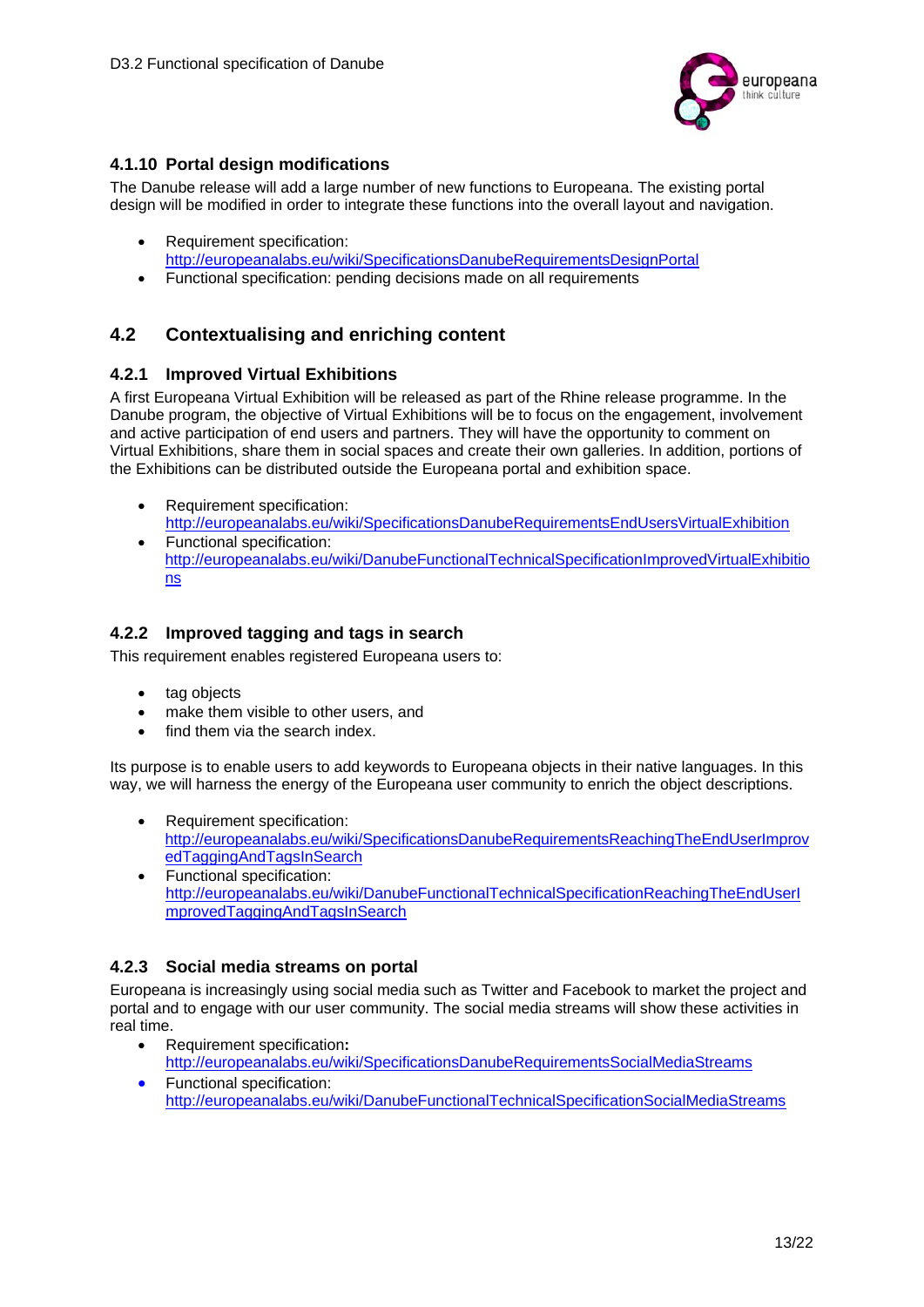

### **4.2.4 Social media trackbacks**

Rhine users were able to share links to Europeana objects via a number of social media sites. This requirement is to show in the Europeana object display how many times an object has been linked to from Twitter and Facebook.

- Requirement specification: http://europeanalabs.eu/wiki/SpecificationsDanubeRequirementsObjectSocialMediaTrackback s
- Functional specification: http://europeanalabs.eu/wiki/DanubeFunctionalTechnicalSpecificationsObjectSocialMediaTrac kbacks

#### **4.2.5 External services integration (via SIWA)**

The SIWA framework will enable users to access external services with a single click.

#### **Examples**:

- see if a book title is available in a bookshop or library
- navigate to a Wikipedia subject page relating to the object
- search for images in Flickr.

**Note**: this is a flexible framework which will allow new services to be easily added or removed.

- Requirement specification: http://europeanalabs.eu/wiki/SpecificationsDanubeRequirementsExternalServicesIntegrationT hroughSIWA
- Functional specification: http://europeanalabs.eu/wiki/DanubeFunctionalTechnicalSpecificationExternalServicesIntegrat ionThroughSIWA

#### **4.2.6 Wikipedia-enriched search results**

The general idea of this requirement is to provide Europeana users with contextual information when searching for places and people. This feature will combine Europeana search results with contextual information pulled in from Wikipedia via dbpedia, thus providing context for the user and improving Europeana's search engine rankings.

- Requirement specification: http://europeanalabs.eu/wiki/SpecificationsDanubeRequirementsSearchResultsWikipedia
- Functional specification: http://europeanalabs.eu/wiki/DanubeFunctionalTechnicalSpecificationSearchResultsWikipedia

## **4.3 Facilitation of content re-use**

#### **4.3.1 Cite record**

This will enable the user to:

- click on a *Cite record* link or button in the Europeana object display, and
- view a new dynamic window displaying a selection of formal citations in different styles for them to copy.

#### **Notes**:

 We will initially provide Harvard style citations and subsequently, if possible, introduce citations in other styles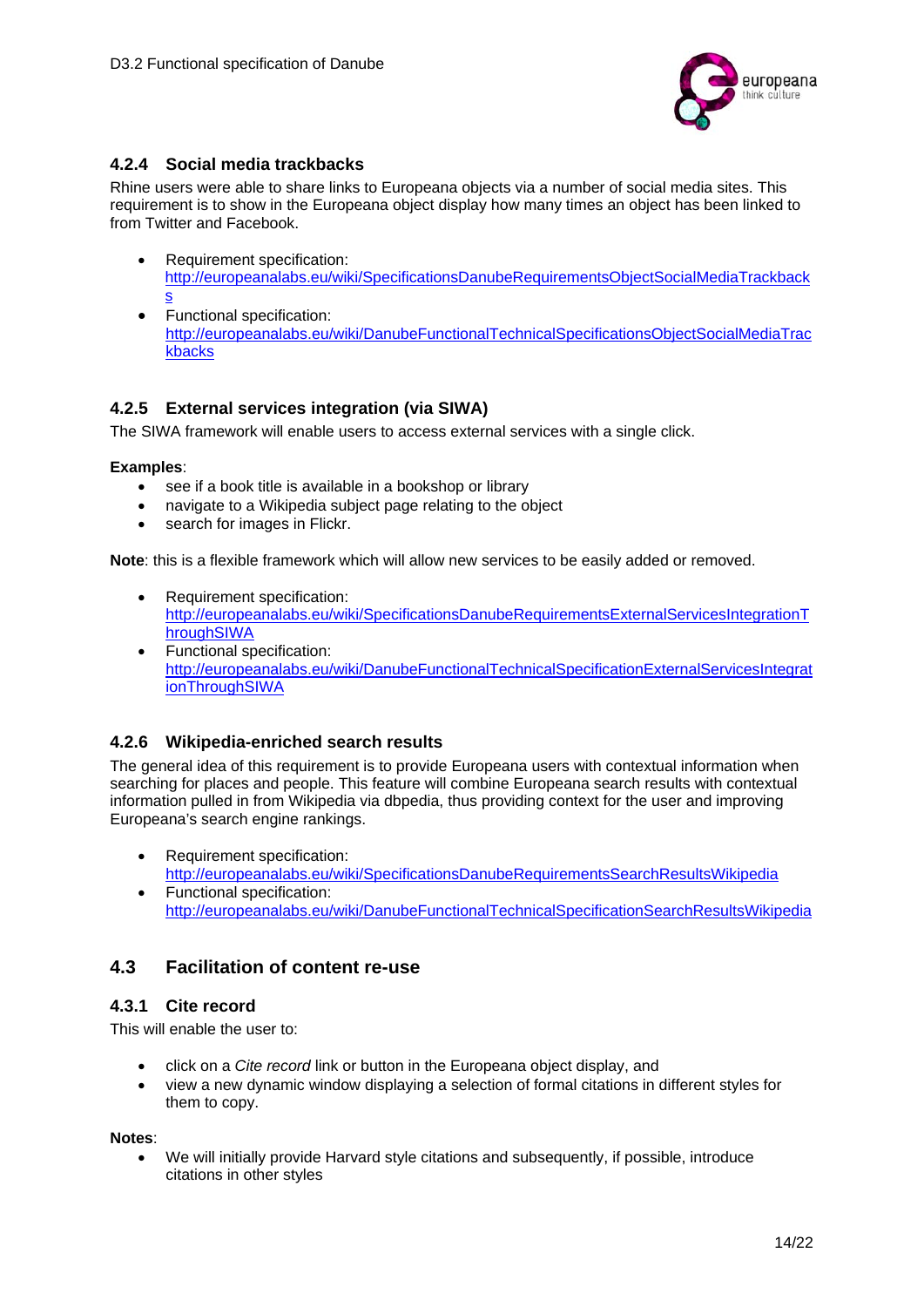

- We will maintain statistics on how many times the feature is used per record.
- Requirement specification: http://europeanalabs.eu/wiki/SpecificationsDanubeRequirementsSearchRetrieveCiteRecord
- Functional specification: http://europeanalabs.eu/wiki/DanubeFunctionalTechnicalSpecificationCiteRecord

#### **4.3.2 Improved search API**

A first simple search API, based on the OpenSearch protocol, was released for pilot testing in Rhine. For Danube, we will update and refine this API to reflect:

- the results and feedback from the pilot testing and the development of Europeana search functionalities, and
- the change in the data model from ESE to EDM.
- Requirement specification: http://europeanalabs.eu/wiki/SpecificationsDanubeRequirementsSearchImprovedAPI
- Functional specification: http://europeanalabs.eu/wiki/DanubeFunctionalTechnicalSpecificationSearchImprovedAPI

#### **4.3.3 Embed object (HTML-snippet)**

This feature is aimed at bloggers or website creators who:

- want to include individual Europeana objects in their blogs or webpages, but
- do not have the skills to do this using an API.

Europeana will create ready-made HTML-snippets which the website author can copy and paste into their websites.

- Requirement specification: http://europeanalabs.eu/wiki/SpecificationsDanubeRequirementsSearchRetrieveByHTML
- Functional specification: http://europeanalabs.eu/wiki/DanubeFunctionalTechnicalSpecificationEmbedRecord

#### **4.3.4 Semantic markup in object pages**

The addition of semantic markup to HTML object pages makes normal HTML result pages machinereadable. This allows specific harvesters to take information from them.

It is more efficient for many search engines if the normal document and the formalised data are located in the same place and shipped along the same channel. This is especially true for search engines or widgets such as the *Like* option in Facebook. **Note**: semantic markup is sometimes advertised as a means of improving SEO.

- Requirement specification: http://europeanalabs.eu/wiki/SpecificationsDanubeRequirementsEDMSemanticMarkup
- Functional specification: http://europeanalabs.eu/wiki/DanubeFunctionalTechnicalSpecificationsEDMSemanticMarkup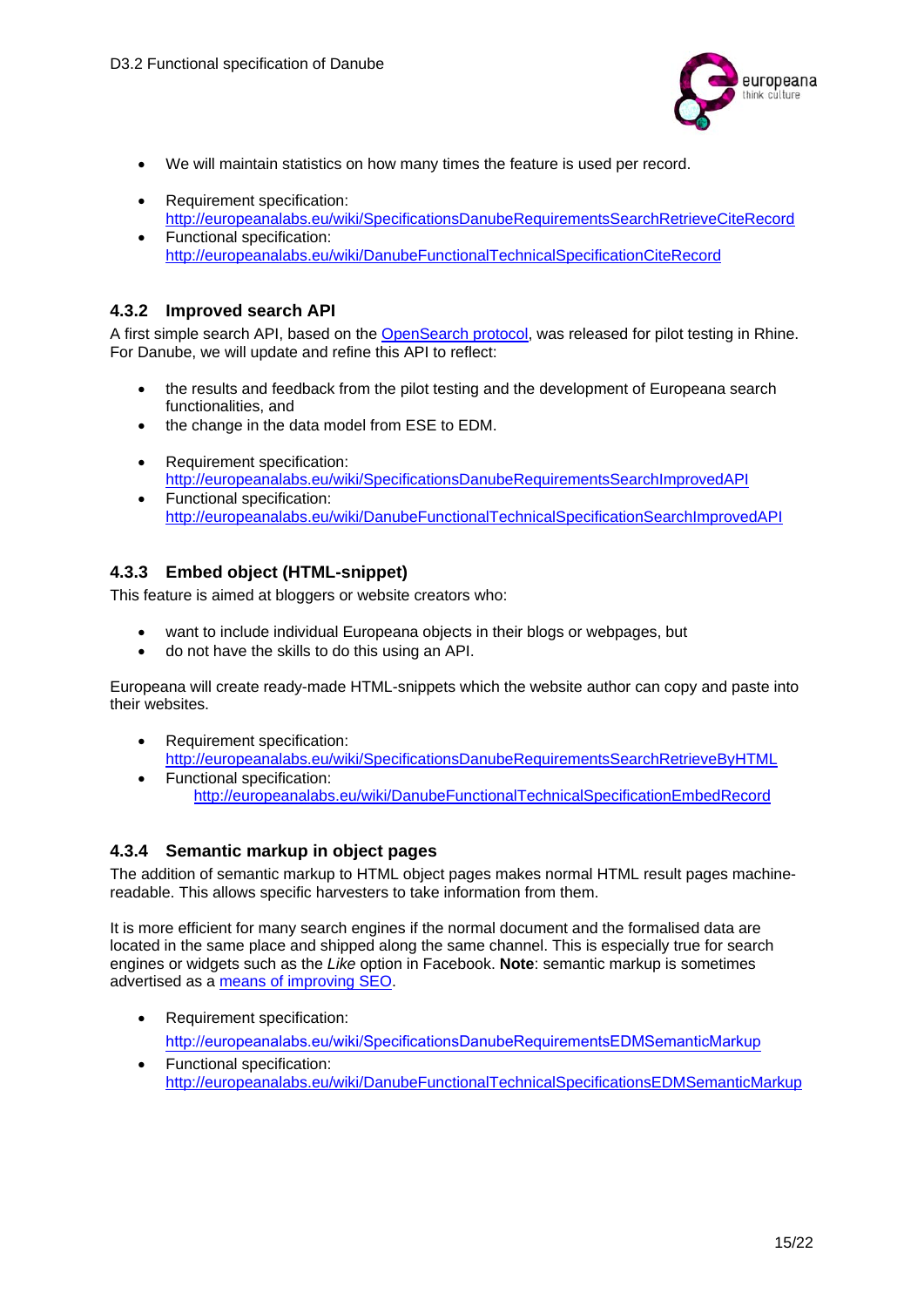

## **4.3.5 Publish Linked Open Data**

The goal is to implement the principles of Linked Data to re-publish Europeana data, or a relevant subset of it. Linked Data is one of the rationales for EDM, as it enables the easy connection of one Europeana object to other Europeana objects, or to any other contextual entity. **Note**: EDM adoption is not a pre-requisite of Linked Data implementation. ESE can support the publication of certain basic Linked Data.

- Requirement specification: http://europeanalabs.eu/wiki/SpecificationsDanubeRequirementsEDMLinkedData Functional specification:
	- http://europeanalabs.eu/wiki/DanubeFunctionalTechnicalSpecificationEDMLinkedData

#### **4.3.6 Content re-use statistics (API, Share/SocialMedia trackbacks, EmbedHTML, CopyPaste)**

The ability to reuse Europeana content outside the portal is due to be implemented before the Danube release. This requirement is to introduce tools for collecting re-use statistics, which will be used for reporting and to improve future development planning.

- Requirement specification: http://europeanalabs.eu/wiki/SpecificationsDanubeRequirementsContentreuseStatistics
- Functional specification: http://europeanalabs.eu/wiki/DanubeFunctionalTechnicalSpecificationContentreuseStatistics

### **4.4 Improved content ingestion**

#### **4.4.1 United Ingestion Toolset**

This requirement is to streamline the standalone tools we use for content ingestion, enrichment, quality control and reporting into a single workflow. This will reduce the workload for Europeana and its partners and improve the quality of the ingested content.

- Requirement specification: http://europeanalabs.eu/wiki/SpecificationsDanubeRequirementsContentInTools
- Functional specification: http://europeanalabs.eu/wiki/DanubeFunctionalTechnicalSpecificationContentInTools

## **4.4.2 Content Reporting**

This requirement is to introduce reporting tools to improve the quality and collection of statistics on our content ingestion processes, services and products.

- Requirement specification: http://europeanalabs.eu/wiki/SpecificationsDanubeRequirementsContentInReportingQuality
- Functional specification: http://europeanalabs.eu/wiki/DanubeFunctionalTechnicalSpecificationContentInReportingQual ity

#### **4.4.3 Customer Service Centre**

Ths requirement is to offer a dedicated customer service platform to provide a shared space for our partners, aggregators and content providers. This will enable them to:

- find documentation easily
- refer to FAQs and best practice quidelines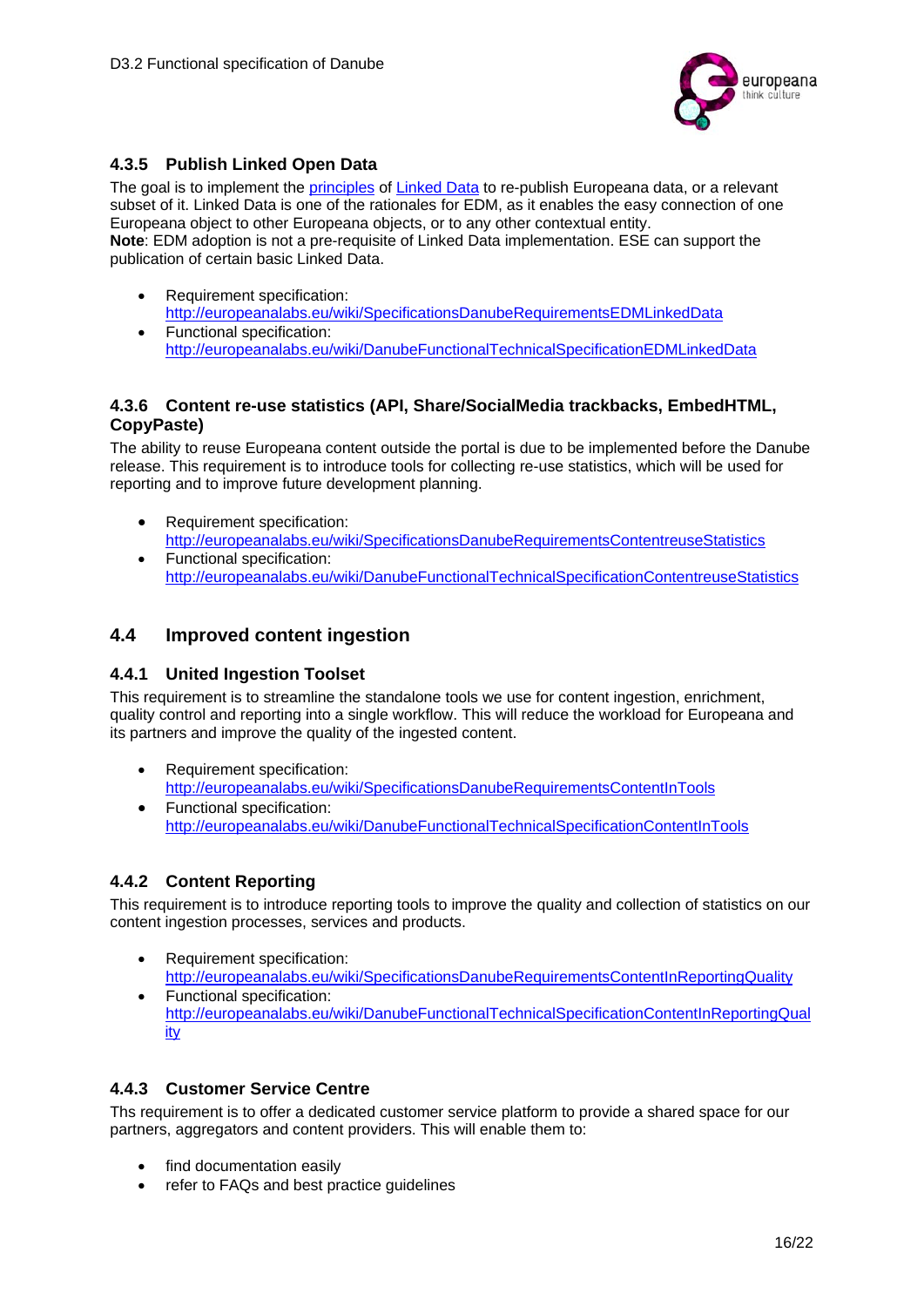

- put questions to the Europeana ingestion team and to each other, and
- view the answers in a single space.
- Requirement specification: http://europeanalabs.eu/wiki/SpecificationsDanubeRequirementsContentInExtras
- Functional specification: http://europeanalabs.eu/wiki/DanubeFunctionalTechnicalSpecificationContentInExtras

#### **4.4.4 Ingestion of contextual content**

This requirement is to enable the ingestion of contextual content.

**Example**: for a painting, information about:

- the painter
- the place of creation
- the subject
- the genre and its place in art history.

This will enable Europeana to present content objects in their context, thus providing the materials needed to build narratives around them. It will also make for richer search and retrieve functions as described earlier in this document.

- Requirement specification: http://europeanalabs.eu/wiki/SpecificationsDanubeRequirementsEDMContextualDataIngestio n
- Functional specification: http://europeanalabs.eu/wiki/DanubeFunctionalTechnicalSpecificationContextualDataIngestion

## **4.4.5 Data Enrichment**

This requirement is to enrich Europeana data by means other than straightforward content ingestion. It is particularly important in terms of the search and browse requirements.

#### **Example**:

- a user browses facets or maps and finds an object located in Paris
- the Europeana metadata record uses not the string *Paris* but the Geonames code http://sws.geonames.org/2968815/
- the user can:
	- o see the word *Paris* in their native language
	- o relate the term *Paris* to other places in France **Example**: Ile de France
	- o view information on Paris such as geographical coordinates and administrative areas.
- Requirement specification: http://europeanalabs.eu/wiki/SpecificationsDanubeRequirementsEDMDataEnrichment
- Functional specification: http://europeanalabs.eu/wiki/DanubeFunctionalTechnicalSpecificationEDMDataEnrichment

#### **4.4.6 License selection tool**

The license selection tool enables the hundreds of Europeana content providers to choose between the several different rights statements allowed in the EDM (from ESE v3.3).

• Requirement specification: http://europeanalabs.eu/wiki/SpecificationsDanubeRequirementsContentLicenseSelectionTool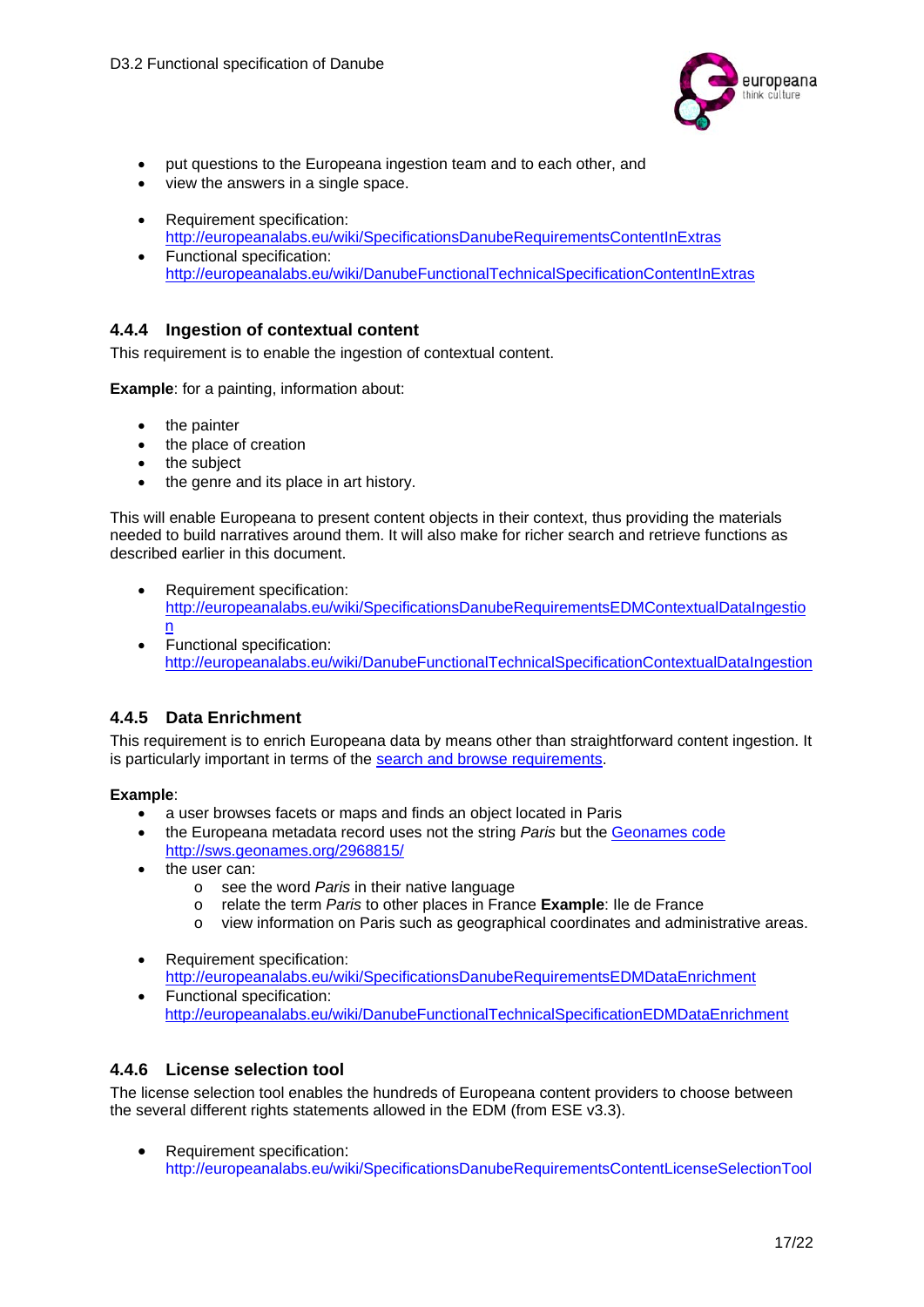

• Functional specification: http://europeanalabs.eu/wiki/DanubeFunctionalTechnicalSpecificationLicenseSelectionTool

### **4.4.7 Public Domain Calculator**

The Public Domain Calculator tool assists the hundreds of Europeana content providers to determine which copyright is in effect on a particular content object, based on the features of the content object and the international regulations.

- Requirement specification: http://europeanalabs.eu/wiki/SpecificationsDanubeRequirementsContentPublicDomainHelper Tool
- Functional specification: http://europeanalabs.eu/wiki/DanubeFunctionalTechnicalSpecificationPublicHelperTool

### **4.4.8 Language Resource Register**

The Language Resource Register will help Europeana partners and others to find language resources and information about them. **Examples**: languages covered, license form.

- Requirement specification: http://europeanalabs.eu/wiki/SpecificationsDanubeRequirementsMultilingualityLanguageRegis ter
- Functional specification: http://europeanalabs.eu/wiki/SpecificationsRhineTechnicalSpecsMultilingualityLanguageRegis ter

# **5 The Europeana Data Model**

The Europeana Data Model (EDM) defines the structure of the Europeana data.

The EDM is set out in two separate documents:

- 1. the EDM specification: this document sets out the formal definitions of the classes and properties that make up the model;
- 2. the EDM Primer: an informal introduction to the model that uses examples to illustrate its main classes and properties.

This section is designed to present the EDM in a context that will aid understanding of what the model entails. It includes:

- rationale for the shape and form it currently takes
- a brief history of previous EDM iterations
- a brief account of the evaluation of the model to date.

## **5.1 Rationale**

The development of EDM has been guided by three main aims:

 to achieve the integration of metadata from the four main Cultural Heritage domains: libraries, museums, archives and audio-visual archives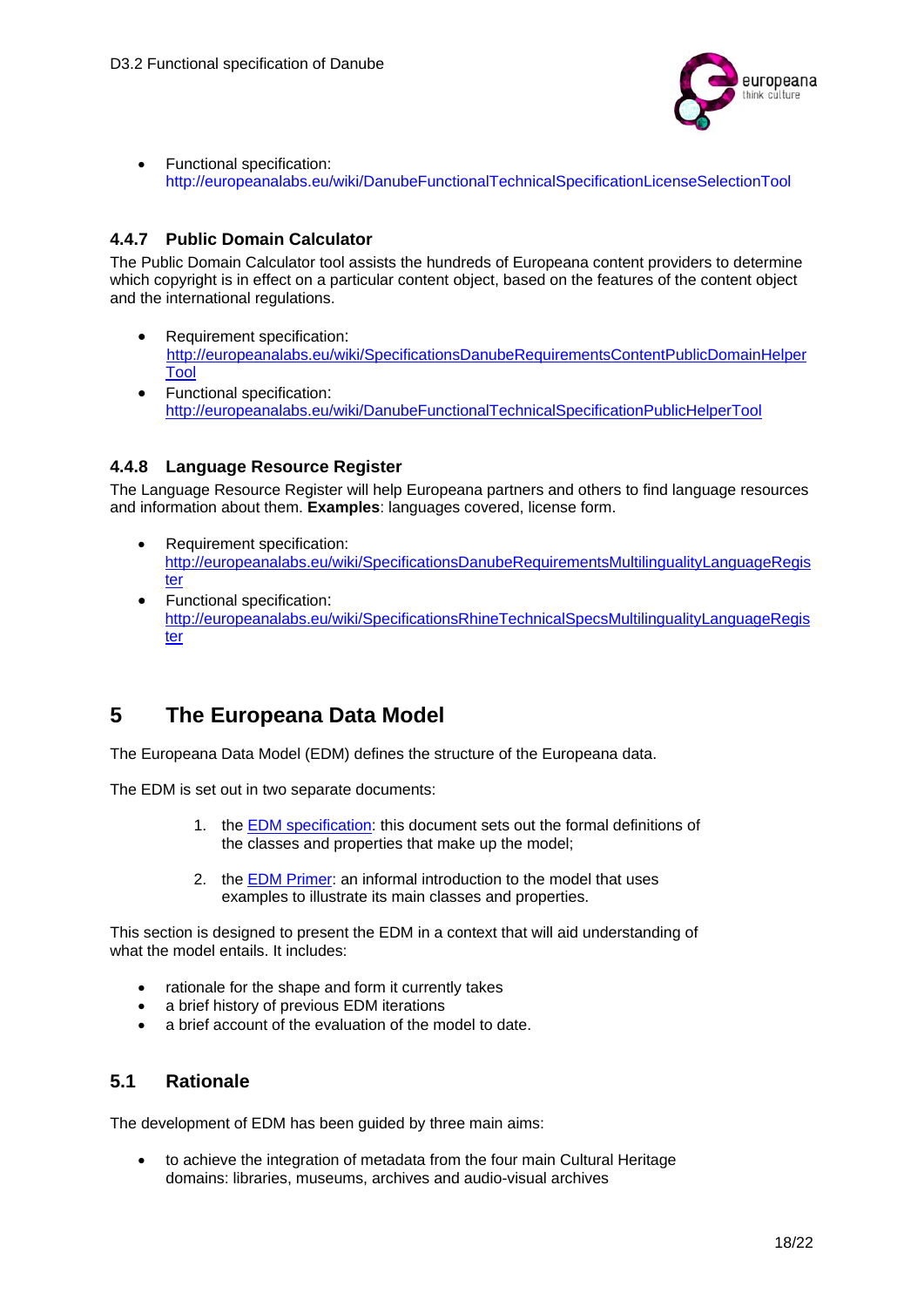

- to support rich functionality, notably semantic search, and
- to optimise the use of resources in time.

#### **5.1.1 Cross-domain Data integration**

Europeana is a data integration system that can be seen as a living organism. It consists of one central repository and many local sources, where the local sources are the collections held by the content providers that contribute to Europeana.

Europeana is in a state of continuous expansion for the following reasons:

- New data is expected to come from local sources in the form of additions or modifications to data contributed previously
- New local sources are expected to join the Europeana network
- New users are expected to join the community accessing Europeana, either directly via its portal, or indirectly via an intermediary
- New functionality will be required by these users, because the context in which they carry out their activities constantly changes.

Given the particular circumstances, there are two possible data modelling approaches:

- to define a set of cross-domain elements, in the sense of a relatively small, common set of properties capturing features shared by all objects. **Example**: the Dublin Core Element Set.
- to define an ontology, in the sense of a **complete** conceptualisation of the fundamental notions around Cultural Heritage Objects. This would allow Europeana to accommodate providers' data **regardless of the original models**.

The former, cross-domain approach was followed in the Europeana Rhine Programme, of which the principal aim was to set up a basic infrastructure for the collection of millions of objects. This approach has led to the definition of the Europeana Semantic Elements (ESE).

## **5.1.2 Support rich functionality**

The aim of Danube, however, is to offer a far richer functionality, beyond the capacities of ESE. In technical terms, the requirement for EDM is that it contains the expressive machinery to:

- represent complex data objects, resulting from the collection of the rich information of the content providers, and
- connect these descriptions to each other in a meaningful way.

These two aims can only be achieved by the use of a basic ontology acting as integration medium. This is why we chose the ontology approach for Europeana Danube.

The ontological structure of the EDM is a necessary but not sufficient condition for the successful integration of the information collected by Europeana. On the operational level, a further process is necessary; the transformation of the values of the collected metadata in order to harmonise them from the lexical point of view and enhance their quality. This process, *Data Enrichment*, is crucial to the development of Danube. EDM supports data enrichment by defining the classes and properties for the enrichment process. The main burden, however, is clearly the enrichment process itself.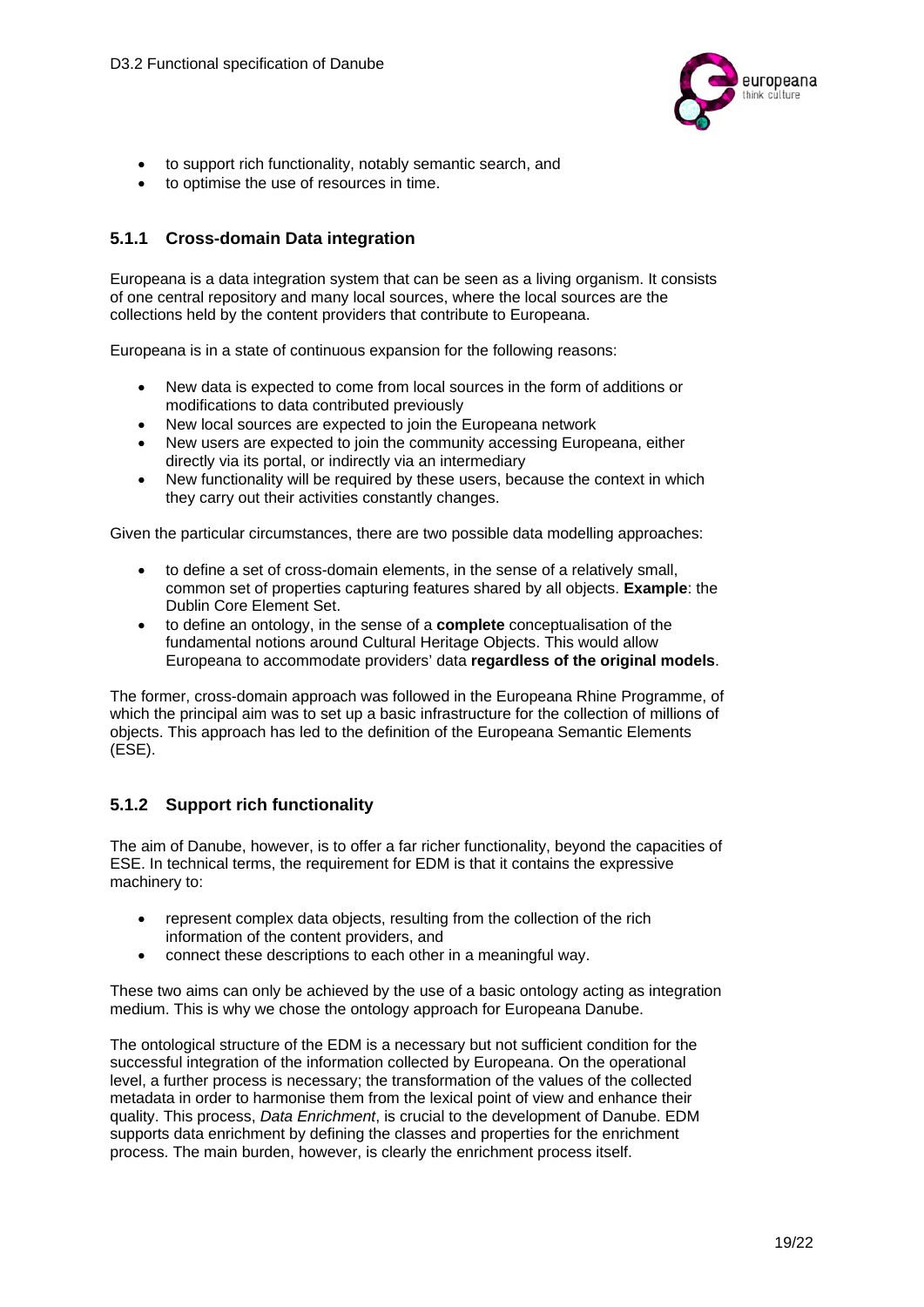

#### **5.1.3 Optimising the use of resources in time**

Once the ontology choice was made, we needed to assess how best to achieve the two aims stated above within the resources of the project, while at the same time protecting the investment we are making now.

The only possibility was to minimise the effort expended by building EDM as far as possible on the basis of existing models, and protect the investment with a reliance on standards and current best practices.

An increasing number of cultural institutions are using the web as a knowledge exchange medium, expressing their data and their Knowledge Organization Systems by using URIs, RDF/S, SKOS and OAI-ORE and making them available on the web as Linked Data. It is clear that Europeana can optimise and protect its investment by using Web Architecture and standards in such a way as to exploit the achievements that cultural institutions have already made, not by pushing them in a different direction.

#### **5.1.4 Summary of requirements**

In summary, our requirements analysis indicated that the EDM should:

- use a simple ontology to capture all the relevant properties of Cultural Heritage **Objects**
- offer primitives for collecting complex data from contributors
- integrate all the providers' data
- re-use existing ontology and models, and
- be based on Web architecture, languages and practices.

None of this was clear at the outset. These decisions were made as the result of a process that required several months of collaborative work between the teams, the core experts and all the WP3 participants.

## **5.2 Brief history**

The version of EDM to be released with the Danube specifications is 5.2.

Version 1, released in June 2009, was based on the notion of surrogate and endowed with a rich set of contextualisation properties largely inspired by CIDOC CRM [1]. Its revision by the Office and the WP3 core experts led to version 2, released in July 2009.

[1] Martin Doerr. *The CIDOC conceptual reference model: An ontological approach to semantic interoperability of metadata*. AI Magazine, 24(3):75–92, 2003.

Version 2 was analysed by the experts in EuropeanaConnect, notably the Free University of Amsterdam. As a result, version 3 was produced in early September 2009. Version 3 was closer to the web vision of resources and included OAI-ORE aggregations (and their properties) and SKOS concept.

Version 3 was presented and discussed at the first Europeana Plenary Meeting in The Hague in late September 2009. At that meeting, a session was devoted to EDM, during which comments were made which led to version 4 of EDM.

In version 4, the notion of surrogate was dismissed; the main distinction in the model was that between information and non-information resources.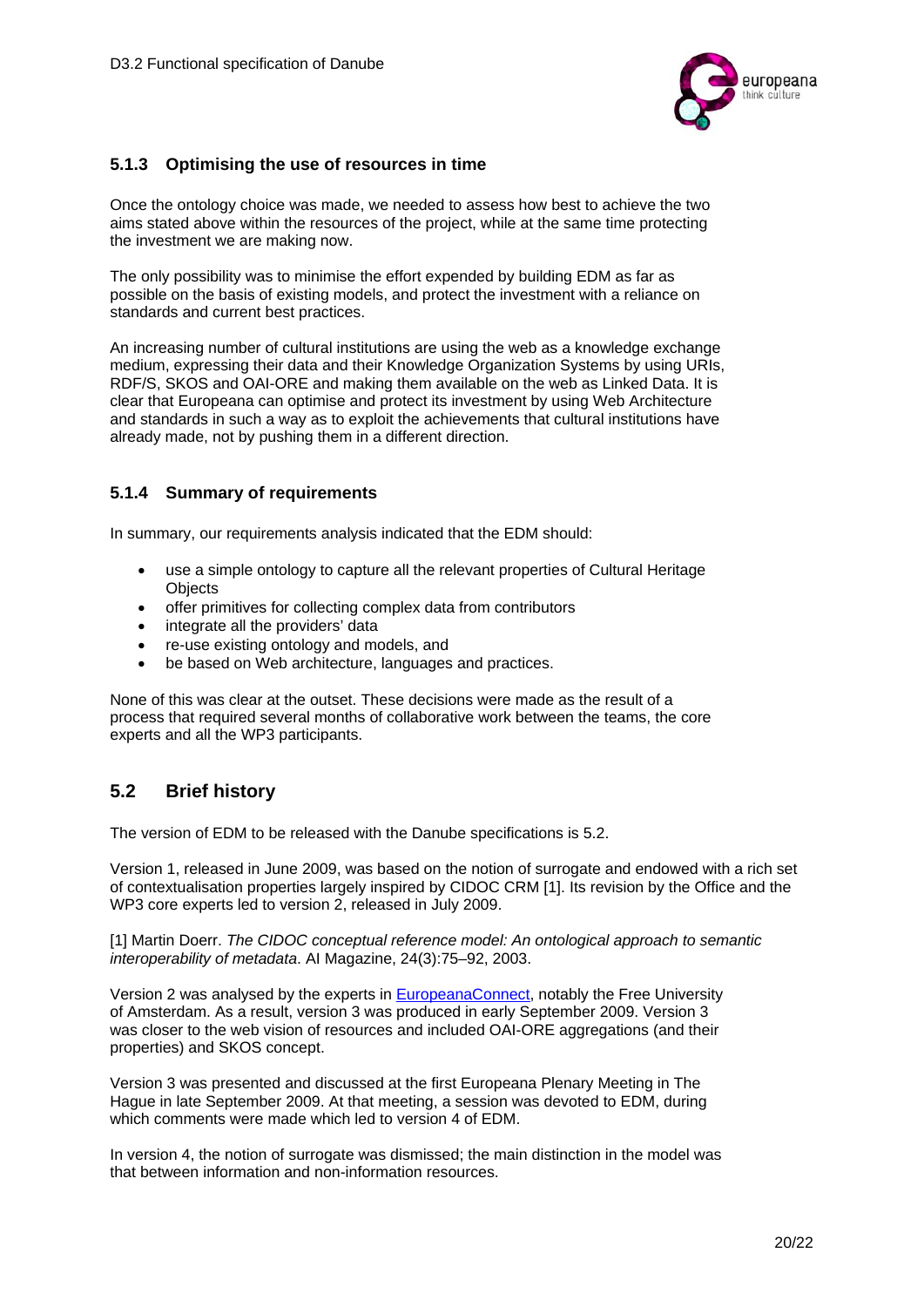

Until this point, we had been using ESE to structure the Europeana data. However, by this stage, we considered that EDM had matured sufficiently to attain the status of Europeana data model. For this role, it had to be integrated with ESE.

Integration of ESE in EDM led to version 5, released at the end of 2009. With this version, Europeana entered an initial evaluation.

## **5.3 Initial evaluation of EDM**

In the first quarter of 2010, EDM version 5 was evaluated in the context of a series of meetings with experts from the four domains contributing to Europeana: libraries, archives, musuems and audio-visual archives.

A detailed account of these meetings can be found at: http://europeanalabs.eu/wiki/WP1.

The evaluation led to a minor revision of EDM, which is the present version of EDM. In parallel, a prototyping activity has been launched with the aim of building and testing the basic blocks for managing data in EDM.

# **6 Future development**

This section looks at Europeana development post-Danube.

There are three main considerations for the medium and long-term:

- Resourcing
- Topics for future review
- Other Europeana project outcomes.

## **6.1 Resourcing**

The requirements analysed in these specifications may not all reach the development stage of the Danube Programme. As stated in Section 2, the Business Team will assess expectations and resources before taking the final decision on which requirements will be implemented in Danube.

The functionalities and features specified in this document but excluded from Danube are natural candidates for future developments.

## **6.2 Topics for future review**

Deliverable *D3.3 Initial Technical & Logical Architecture and future work recommendations* sets out a number of topics to be considered for the future. These are:

- Further evolution of the EDM, including FRBR harmonisation
- Linked Open Data Integration and Linking Dbpedia
- Use of DDC as contextualisation resource
- Enable Support for Scholarly Inferencing
- Authentication and authorisation.